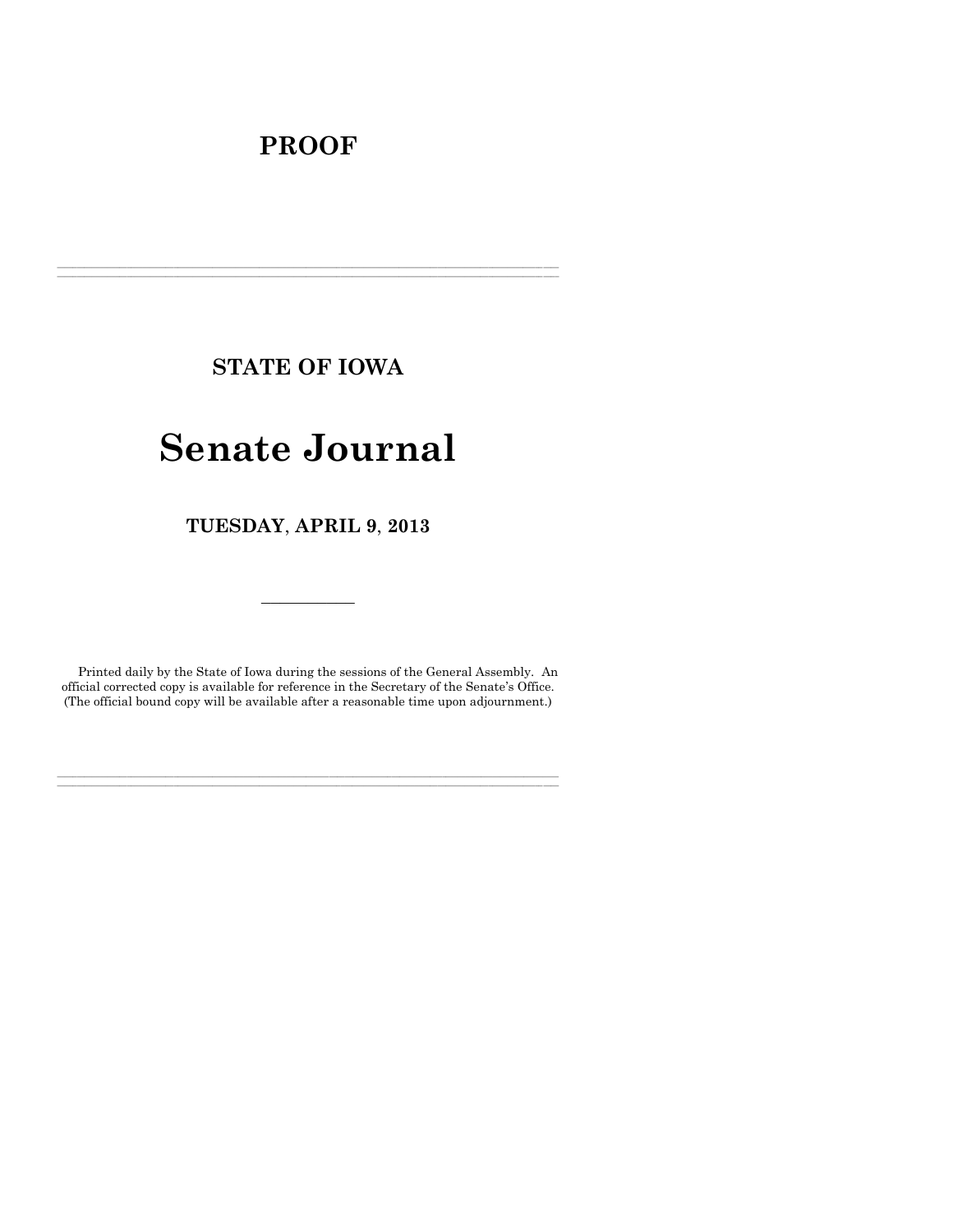# **JOURNAL OF THE SENATE**

 $\overline{\phantom{a}}$ 

EIGHTY-SIXTH CALENDAR DAY FIFTIETH SESSION DAY

Senate Chamber Des Moines, Iowa, Tuesday, April 9, 2013

The Senate met in regular session at 9:08 a.m., President Jochum presiding.

Prayer was offered by Bishop Julius Calvin Trimble, resident bishop of the Iowa Annual Conference of the United Methodist Church. He was the guest of Senator Beall.

# PLEDGE OF ALLEGIANCE

The Pledge of Allegiance was led by Senate Page Dalton Schmit.

Autumn Boettger, granddaughter of Senator Nancy J. Boettger and Dave Boettger, played a violin solo in honor of her grandfather's birthday.

The Journal of Monday, April 8, 2013, was approved.

#### RECESS

On motion of Senator Gronstal, the Senate recessed at 9:32 a.m. until 1:00 p.m.

#### AFTERNOON SESSION

The Senate reconvened at 1:10 p.m., President Jochum presiding.

#### CONSIDERATION OF BILLS (Unfinished Business Calendar)

Senator Gronstal asked and received unanimous consent to take up for consideration Senate Files 434, 431, and 230.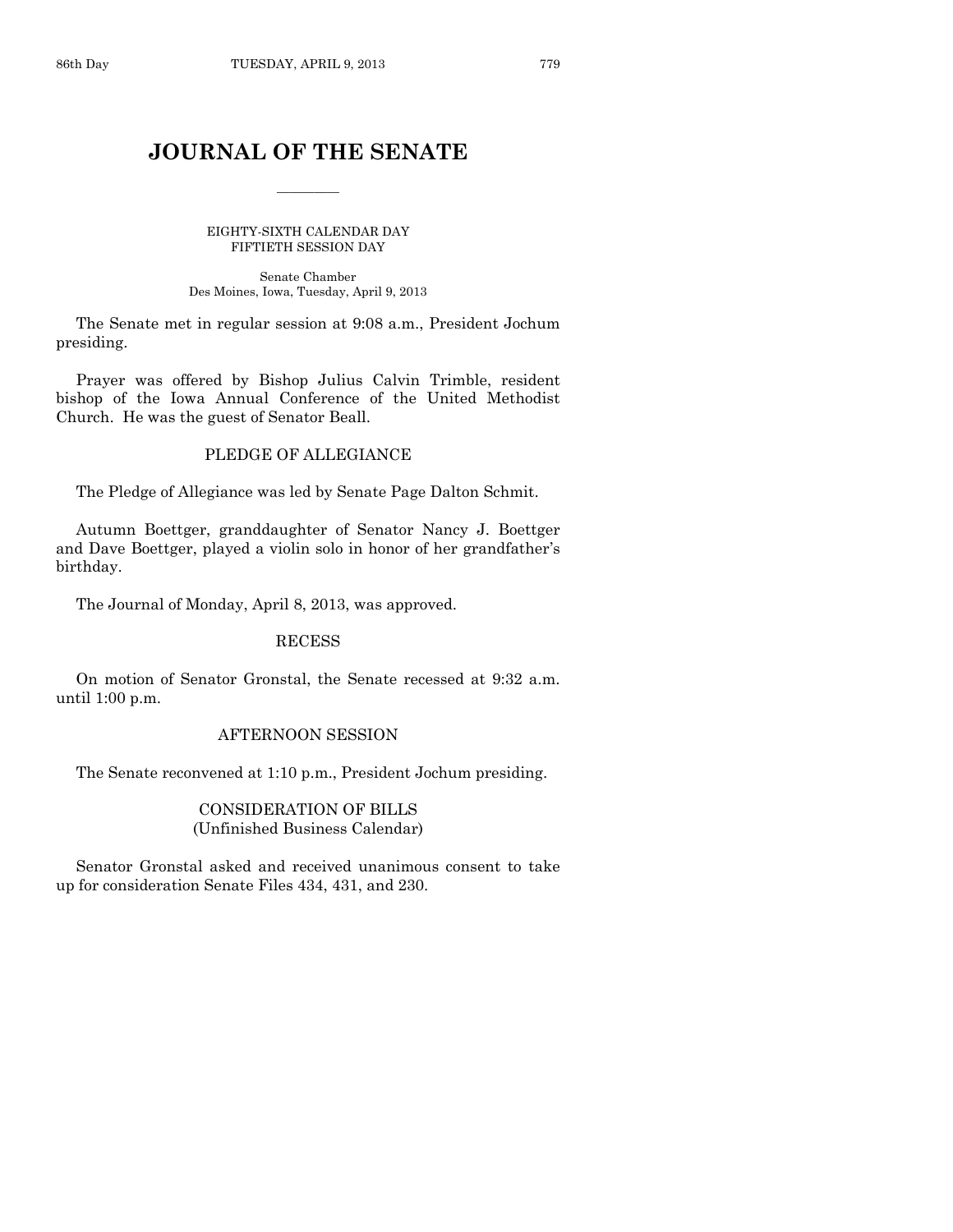#### **[Senate File 434](http://coolice.legis.state.ia.us/Cool-ICE/default.asp?Category=billinfo&Service=Billbook&frame=1&GA=85&hbill=SF434)**

On motion of Senator Hogg, **[Senate File 434](http://coolice.legis.state.ia.us/Cool-ICE/default.asp?Category=billinfo&Service=Billbook&frame=1&GA=85&hbill=SF434)**, a bill for an act relating to an electric or natural gas vehicle facility tax credit and including effective date and retroactive applicability provisions, placed on the Unfinished Business Calendar on April 4, 2013, was taken up for consideration.

Senator Hogg moved that the bill be read the last time now and placed upon its passage, which motion prevailed by a voice vote, and the bill was read the last time.

On the question "Shall the bill pass?" [\(S.F. 434\)](http://coolice.legis.state.ia.us/Cool-ICE/default.asp?Category=billinfo&Service=Billbook&frame=1&GA=85&hbill=SF434), the vote was:

Yeas, 50:

| Anderson       | Danielson | Horn       | Segebart |
|----------------|-----------|------------|----------|
| Beall          | Dearden   | Houser     | Seng     |
| Behn           | Dix       | Jochum     | Sinclair |
| Bertrand       | Dotzler   | Johnson    | Smith    |
| <b>Black</b>   | Dvorsky   | Kapucian   | Sodders  |
| Boettger       | Ernst     | Mathis     | Sorenson |
| <b>Bolkcom</b> | Feenstra  | McCoy      | Taylor   |
| Bowman         | Greiner   | Petersen   | Whitver  |
| <b>Brase</b>   | Gronstal  | Quirmbach  | Wilhelm  |
| Breitbach      | Guth      | Ragan      | Zaun     |
| Chapman        | Hart      | Rozenboom  | Zumbach  |
| Chelgren       | Hatch     | Schneider  |          |
| Courtney       | Hogg      | Schoenjahn |          |

Nays, none.

Absent, none.

The bill, having received a constitutional majority, was declared to have passed the Senate and the title was agreed to.

#### **[Senate File 431](http://coolice.legis.state.ia.us/Cool-ICE/default.asp?Category=billinfo&Service=Billbook&frame=1&GA=85&hbill=SF431)**

On motion of Senator Hogg, **[Senate File 431](http://coolice.legis.state.ia.us/Cool-ICE/default.asp?Category=billinfo&Service=Billbook&frame=1&GA=85&hbill=SF431)**, a bill for an act modifying provisions relating to solar energy system income tax credits and including effective date and applicability provisions, placed on the Unfinished Business Calendar on April 4, 2013, was taken up for consideration.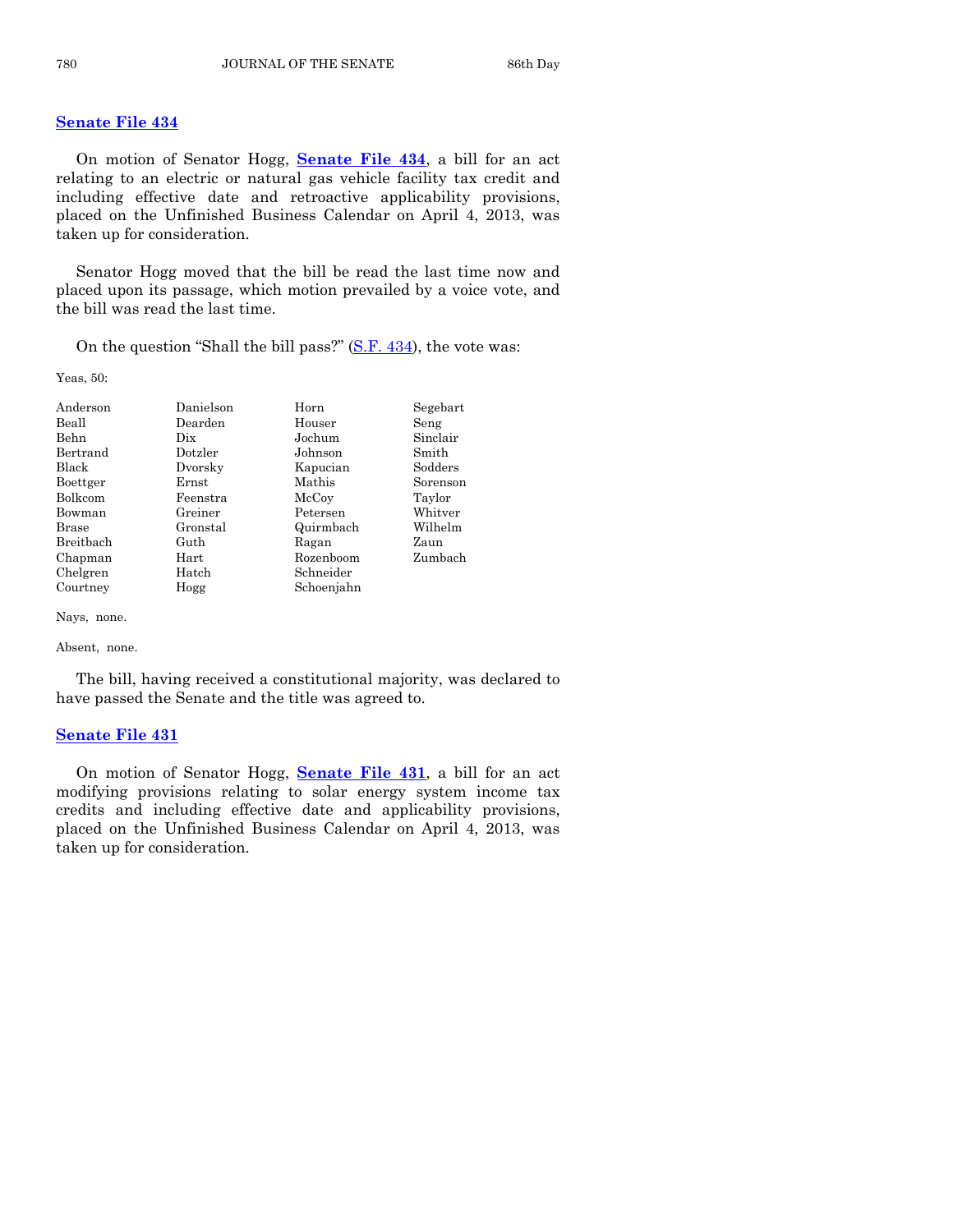Senator Hogg offered amendment S–[3132,](http://coolice.legis.state.ia.us/Cool-ICE/default.asp?Category=billinfo&Service=Billbook&frame=1&GA=85&hbill=S3132) filed by him on April 8, 2013, to page 1 of the bill, and moved its adoption.

Amendment  $S-3132$  $S-3132$  was adopted by a voice vote.

Senator Hogg moved that the bill be read the last time now and placed upon its passage, which motion prevailed by a voice vote, and the bill was read the last time.

On the question "Shall the bill pass?" [\(S.F. 431\)](http://coolice.legis.state.ia.us/Cool-ICE/default.asp?Category=billinfo&Service=Billbook&frame=1&GA=85&hbill=SF431), the vote was:

Yeas, 50:

| Anderson     | Danielson  | Horn       | Segebart |
|--------------|------------|------------|----------|
| Beall        | Dearden    | Houser     | Seng     |
| Behn         | Dix        | Jochum     | Sinclair |
| Bertrand     | Dotzler    | Johnson    | Smith    |
| Black        | Dvorsky    | Kapucian   | Sodders  |
| Boettger     | Ernst      | Mathis     | Sorenson |
| Bolkcom      | Feenstra   | McCoy      | Taylor   |
| Bowman       | Greiner    | Petersen   | Whitver  |
| <b>Brase</b> | Gronstal   | Quirmbach  | Wilhelm  |
| Breitbach    | Guth       | Ragan      | Zaun     |
| Chapman      | $\rm Hart$ | Rozenboom  | Zumbach  |
| Chelgren     | Hatch      | Schneider  |          |
| Courtney     | Hogg       | Schoenjahn |          |

Nays, none.

Absent, none.

The bill, having received a constitutional majority, was declared to have passed the Senate and the title was agreed to.

#### **[Senate File 230](http://coolice.legis.state.ia.us/Cool-ICE/default.asp?Category=billinfo&Service=Billbook&frame=1&GA=85&hbill=SF230)**

On motion of Senator Petersen, **[Senate File 230](http://coolice.legis.state.ia.us/Cool-ICE/default.asp?Category=billinfo&Service=Billbook&frame=1&GA=85&hbill=SF230)**, a bill for an act requiring in-state construction contracts and disputes thereof to be governed by Iowa law, placed on the Unfinished Business Calendar on March 14, 2013, was taken up for consideration.

Senator Petersen offered amendment S–[3134,](http://coolice.legis.state.ia.us/Cool-ICE/default.asp?Category=billinfo&Service=Billbook&frame=1&GA=85&hbill=S3134) filed by her from the floor, striking and replacing everything after the enacting clause and amending the title page of the bill, and moved its adoption.

Amendment  $S-3134$  $S-3134$  was adopted by a voice vote.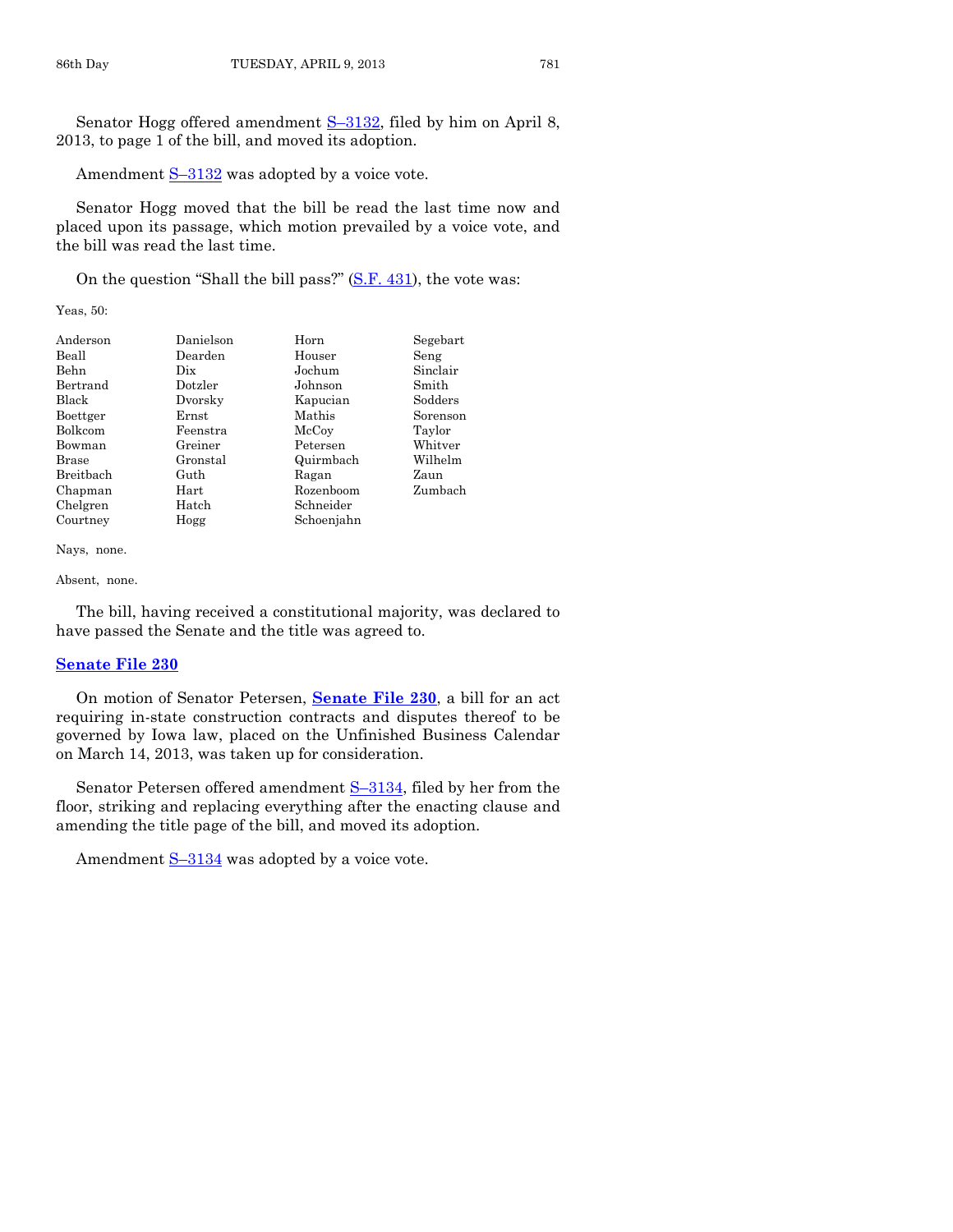With the adoption of amendment S–[3134,](http://coolice.legis.state.ia.us/Cool-ICE/default.asp?Category=billinfo&Service=Billbook&frame=1&GA=85&hbill=S3134) the Chair ruled amendment S–[3009,](http://coolice.legis.state.ia.us/Cool-ICE/default.asp?Category=billinfo&Service=Billbook&frame=1&GA=85&hbill=S3009) filed by Senator Petersen on February 25, 2013, to page 1 of the bill; and amendment S–[3096,](http://coolice.legis.state.ia.us/Cool-ICE/default.asp?Category=billinfo&Service=Billbook&frame=1&GA=85&hbill=S3096) filed by Senator Petersen on March 28, 2013, to page 1 and amending the title page of the bill, out of order.

Senator Petersen asked and received unanimous consent that **[House File 211](http://coolice.legis.state.ia.us/Cool-ICE/default.asp?Category=billinfo&Service=Billbook&frame=1&GA=85&hbill=HF211)** be **substituted** for **[Senate File 230](http://coolice.legis.state.ia.us/Cool-ICE/default.asp?Category=billinfo&Service=Billbook&frame=1&GA=85&hbill=SF230)**.

#### **House [File 211](http://coolice.legis.state.ia.us/Cool-ICE/default.asp?Category=billinfo&Service=Billbook&frame=1&GA=85&hbill=HF211)**

On motion of Senator Petersen, **[House File 211](http://coolice.legis.state.ia.us/Cool-ICE/default.asp?Category=billinfo&Service=Billbook&frame=1&GA=85&hbill=HF211)**, a bill for an act requiring in-state construction contracts and disputes thereof to be governed by Iowa law, was taken up for consideration.

Senator Petersen offered amendment S–[3135,](http://coolice.legis.state.ia.us/Cool-ICE/default.asp?Category=billinfo&Service=Billbook&frame=1&GA=85&hbill=S3135) filed by her from the floor to page 1 of the bill, and moved its adoption.

Amendment  $S-3135$  $S-3135$  was adopted by a voice vote.

Senator Petersen moved that the bill be read the last time now and placed upon its passage, which motion prevailed by a voice vote, and the bill was read the last time.

On the question "Shall the bill pass?" [\(H.F. 211\)](http://coolice.legis.state.ia.us/Cool-ICE/default.asp?Category=billinfo&Service=Billbook&frame=1&GA=85&hbill=HF211), the vote was:

Yeas, 50:

| Anderson       | Danielson   | Horn       | Segebart |
|----------------|-------------|------------|----------|
| Beall          | Dearden     | Houser     | Seng     |
| Behn           | Dix         | Jochum     | Sinclair |
| Bertrand       | Dotzler     | Johnson    | Smith    |
| Black          | Dvorsky     | Kapucian   | Sodders  |
| Boettger       | $\rm Ernst$ | Mathis     | Sorenson |
| <b>Bolkcom</b> | Feenstra    | McCoy      | Taylor   |
| Bowman         | Greiner     | Petersen   | Whitver  |
| <b>Brase</b>   | Gronstal    | Quirmbach  | Wilhelm  |
| Breitbach      | Guth        | Ragan      | Zaun     |
| Chapman        | $\rm Hart$  | Rozenboom  | Zumbach  |
| Chelgren       | Hatch       | Schneider  |          |
| Courtney       | Hogg        | Schoenjahn |          |

Nays, none.

Absent, none.

The bill, having received a constitutional majority, was declared to have passed the Senate and the title was agreed to.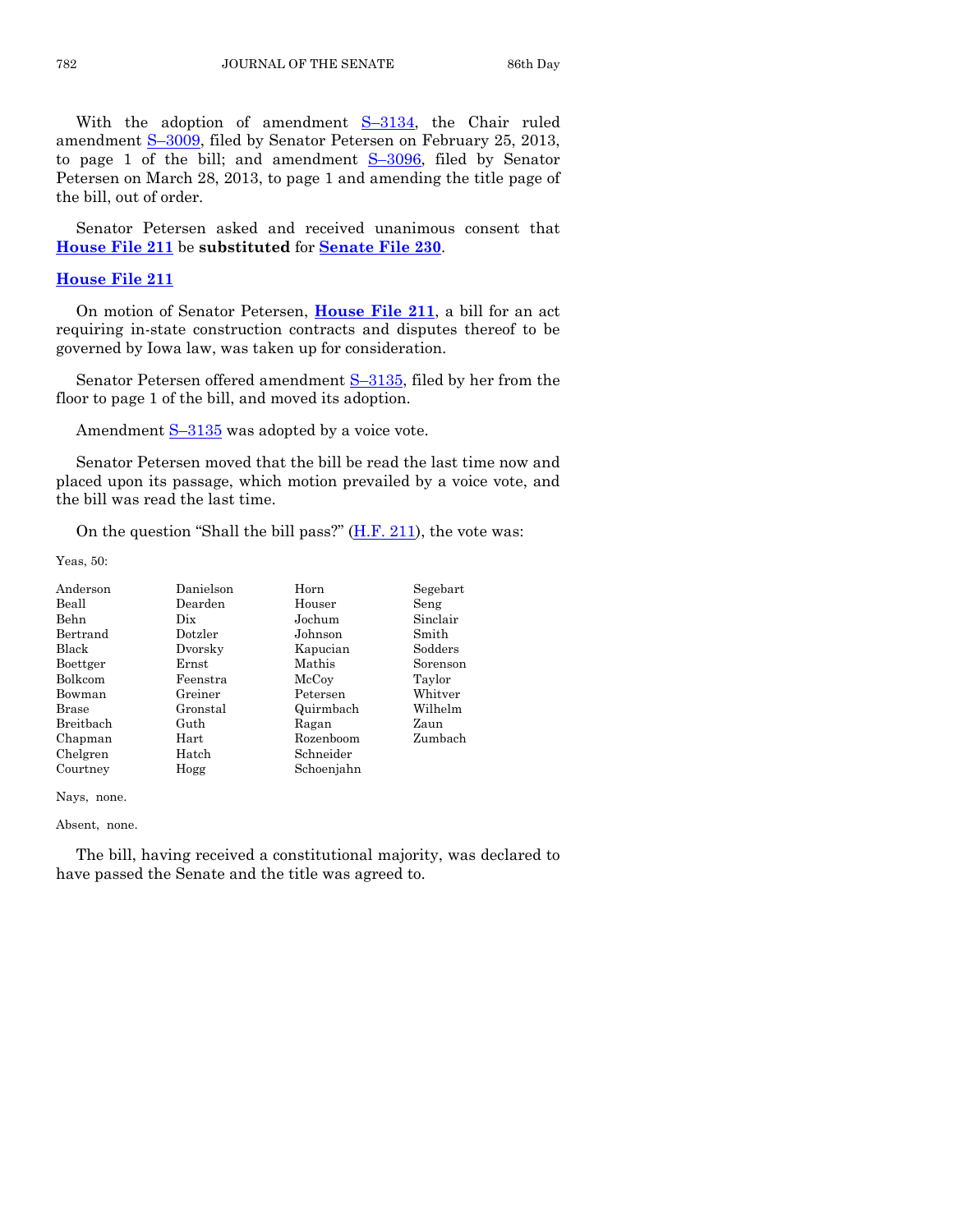# WITHDRAWN

Senator Petersen asked and received unanimous consent that **[Senate File 230](http://coolice.legis.state.ia.us/Cool-ICE/default.asp?Category=billinfo&Service=Billbook&frame=1&GA=85&hbill=SF230)** be **withdrawn** from further consideration of the Senate.

# CONSIDERATION OF BILL (Appropriations Calendar)

Senator Gronstal asked and received unanimous consent to take up for consideration [House File 602.](http://coolice.legis.state.ia.us/Cool-ICE/default.asp?Category=billinfo&Service=Billbook&frame=1&GA=85&hbill=HF602)

#### **[House File 602](http://coolice.legis.state.ia.us/Cool-ICE/default.asp?Category=billinfo&Service=Billbook&frame=1&GA=85&hbill=HF602)**

On motion of Senator McCoy, **[House File 602](http://coolice.legis.state.ia.us/Cool-ICE/default.asp?Category=billinfo&Service=Billbook&frame=1&GA=85&hbill=HF602)**, a bill for an act relating to transportation and other infrastructure-related appropriations to the department of transportation, including allocation and use of moneys from the road use tax fund and the primary road fund, with report of committee recommending amendment and passage, was taken up for consideration.

Senator McCoy offered amendment S-[3089,](http://coolice.legis.state.ia.us/Cool-ICE/default.asp?Category=billinfo&Service=Billbook&frame=1&GA=85&hbill=S3089) filed by the committee on Appropriations on March 26, 2013, to pages 1 and 4–8 of the bill, and moved its adoption.

A record roll call was requested.

On the question "Shall amendment S–[3089](http://coolice.legis.state.ia.us/Cool-ICE/default.asp?Category=billinfo&Service=Billbook&frame=1&GA=85&hbill=S3089) be adopted?" [\(H.F. 602\)](http://coolice.legis.state.ia.us/Cool-ICE/default.asp?Category=billinfo&Service=Billbook&frame=1&GA=85&hbill=HF602), the vote was:

Yeas, 26:

| Beall     | Dearden  | Horn      | Schoenjahn |
|-----------|----------|-----------|------------|
| Black     | Dotzler  | Jochum    | Seng       |
| Bolkcom   | Dvorsky  | Mathis    | Sodders    |
| Bowman    | Gronstal | McCoy     | Taylor     |
| Brase     | Hart     | Petersen  | Wilhelm    |
| Courtney  | Hatch    | Quirmbach |            |
| Danielson | Hogg     | Ragan     |            |
| Nays, 24: |          |           |            |
| Anderson  | Chelgren | Houser    | Sinclair   |
| Behn      | Dix      | Johnson   | Smith      |
| Bertrand  | Ernst    | Kapucian  | Sorenson   |
|           |          |           |            |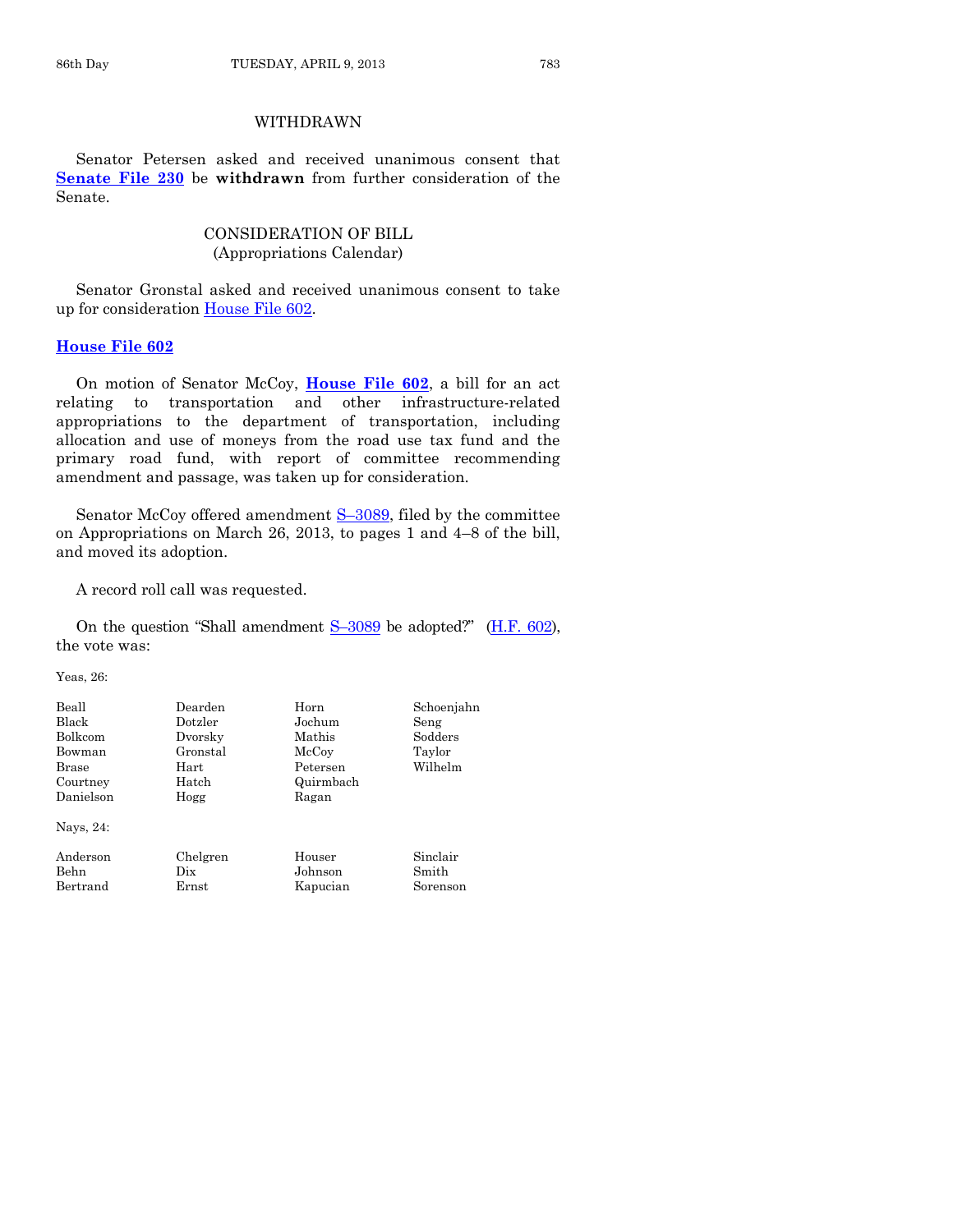| Boettger  | Feenstra | Rozenboom | Whitver |
|-----------|----------|-----------|---------|
| Breitbach | Greiner  | Schneider | Zaun    |
| Chapman   | Guth     | Segebart  | Zumbach |

Absent, none.

Amendment S-[3089](http://coolice.legis.state.ia.us/Cool-ICE/default.asp?Category=billinfo&Service=Billbook&frame=1&GA=85&hbill=S3089) was adopted.

Senator Mathis offered amendment S-[3136,](http://coolice.legis.state.ia.us/Cool-ICE/default.asp?Category=billinfo&Service=Billbook&frame=1&GA=85&hbill=S3136) filed by her from the floor to page 4 of the bill.

(Amendment S-[3136](http://coolice.legis.state.ia.us/Cool-ICE/default.asp?Category=billinfo&Service=Billbook&frame=1&GA=85&hbill=S3136) and [House File 602](http://coolice.legis.state.ia.us/Cool-ICE/default.asp?Category=billinfo&Service=Billbook&frame=1&GA=85&hbill=HF602) were deferred.)

The Senate stood at ease at 1:43 p.m. until the fall of the gavel for the purpose of party caucuses.

The Senate resumed session at 2:21 p.m., President Jochum presiding.

The Senate resumed consideration of amendment S–[3136](http://coolice.legis.state.ia.us/Cool-ICE/default.asp?Category=billinfo&Service=Billbook&frame=1&GA=85&hbill=S3136) and [House File 602,](http://coolice.legis.state.ia.us/Cool-ICE/default.asp?Category=billinfo&Service=Billbook&frame=1&GA=85&hbill=HF602) previously deferred.

Senator McCoy asked and received unanimous consent that action on amendment S–[3136](http://coolice.legis.state.ia.us/Cool-ICE/default.asp?Category=billinfo&Service=Billbook&frame=1&GA=85&hbill=S3136) and **[House File 602](http://coolice.legis.state.ia.us/Cool-ICE/default.asp?Category=billinfo&Service=Billbook&frame=1&GA=85&hbill=HF602)** be **deferred**.

# CONSIDERATION OF BILL (Regular Calendar)

Senator Gronstal asked and received unanimous consent to take up for consideration [House File 569.](http://coolice.legis.state.ia.us/Cool-ICE/default.asp?Category=billinfo&Service=Billbook&frame=1&GA=85&hbill=HF569)

#### **[House File 569](http://coolice.legis.state.ia.us/Cool-ICE/default.asp?Category=billinfo&Service=Billbook&frame=1&GA=85&hbill=HF569)**

On motion of Senator Bolkcom, **[House File 569](http://coolice.legis.state.ia.us/Cool-ICE/default.asp?Category=billinfo&Service=Billbook&frame=1&GA=85&hbill=HF569)**, a bill for an act relating to licensure of professionals practicing substance and addictive disorder counseling or providing substance and addictive disorder prevention services, making penalties applicable, and including transition, implementation, and effective date provisions, with report of committee recommending passage, was taken up for consideration.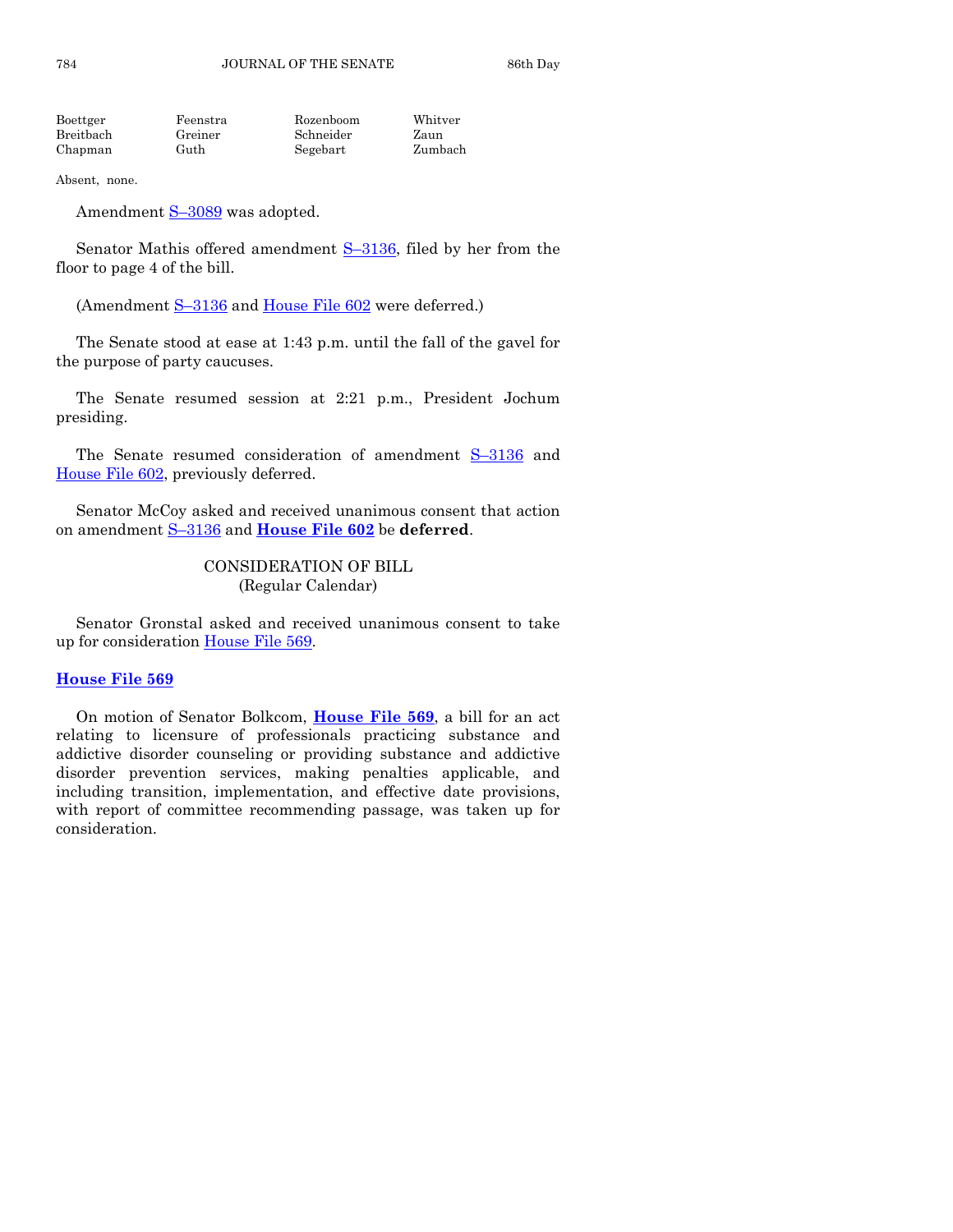Senator Bolkcom moved that the bill be read the last time now and placed upon its passage, which motion prevailed by a voice vote, and the bill was read the last time.

On the question "Shall the bill pass?" [\(H.F. 569\)](http://coolice.legis.state.ia.us/Cool-ICE/default.asp?Category=billinfo&Service=Billbook&frame=1&GA=85&hbill=HF569), the vote was:

Yeas, 39:

| Beall<br>Bertrand<br><b>Black</b><br>Boettger<br><b>Bolkcom</b><br>Bowman<br>Brase<br><b>Breithach</b><br>Chelgren<br>Courtney<br>Nays, 11: | Danielson<br>Dearden<br>Dix<br>Dotzler<br>Dvorsky<br>Ernst<br>Greiner<br>Gronstal<br>Hart<br>Hatch | Hogg<br>Horn<br>Houser<br>Jochum<br>Johnson<br>Kapucian<br>Mathis<br>McCoy<br>Petersen<br>Quirmbach | Ragan<br>Schneider<br>Schoenjahn<br>Segebart<br>Seng<br>Sodders<br>Taylor<br>Wilhelm<br>Zumbach |
|---------------------------------------------------------------------------------------------------------------------------------------------|----------------------------------------------------------------------------------------------------|-----------------------------------------------------------------------------------------------------|-------------------------------------------------------------------------------------------------|
| Anderson<br><b>Behn</b><br>Chapman                                                                                                          | Feenstra<br>Guth<br>Rozenboom                                                                      | Sinclair<br>Smith<br>Sorenson                                                                       | Whitver<br>Zaun                                                                                 |

Absent, none.

The bill, having received a constitutional majority, was declared to have passed the Senate and the title was agreed to.

# IMMEDIATELY MESSAGED

Senator Gronstal asked and received unanimous consent that **Senate Files 431** and **434** and **House Files 211** and **569** be **immediately messaged** to the House.

# CONSIDERATION OF BILLS (Regular Calendar)

Senator Gronstal asked and received unanimous consent to take up for consideration House Files 545, 541, 538, 533, 530, 522, and 500.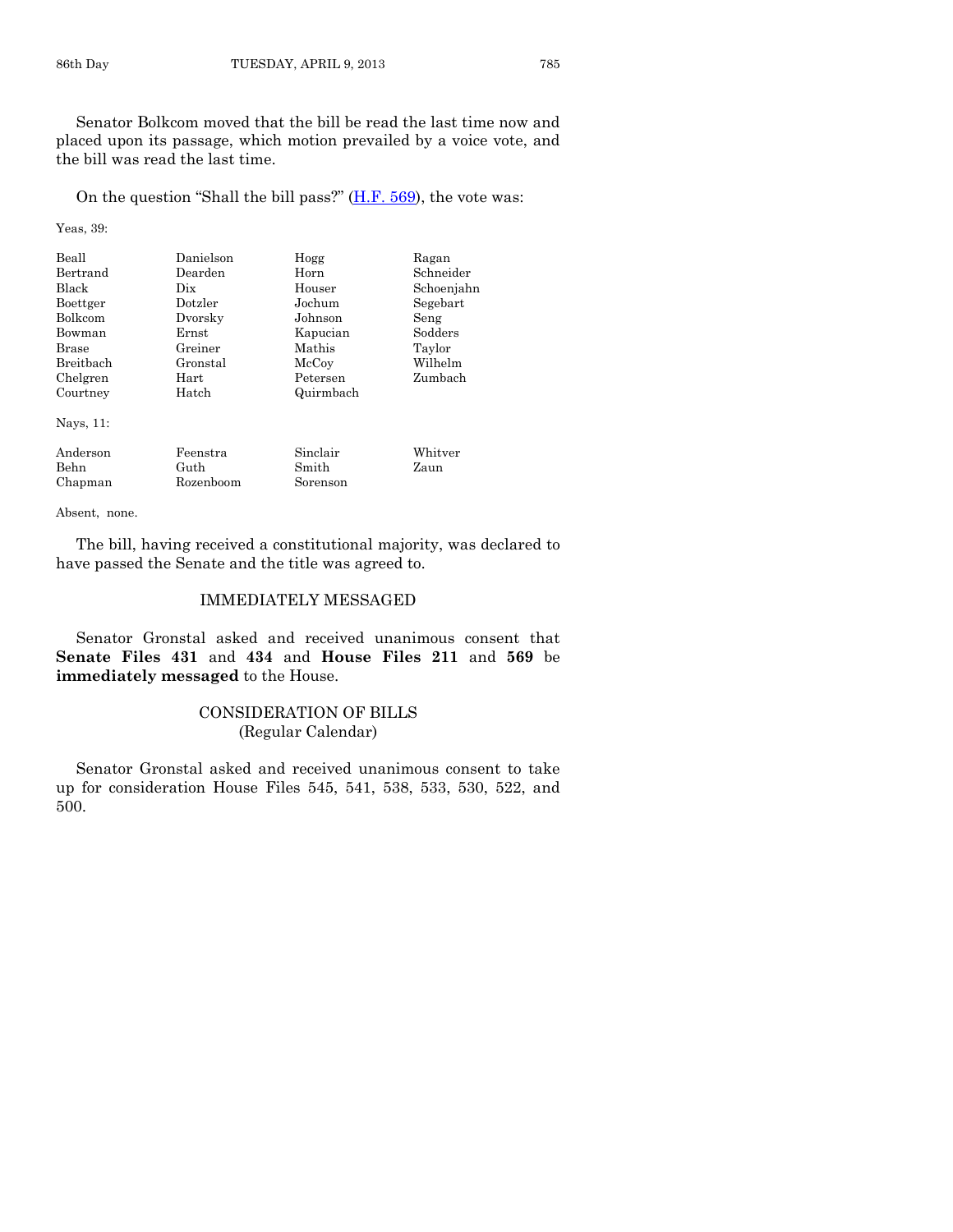#### **[House File 545](http://coolice.legis.state.ia.us/Cool-ICE/default.asp?Category=billinfo&Service=Billbook&frame=1&GA=85&hbill=HF545)**

On motion of Senator Beall, **[House File 545](http://coolice.legis.state.ia.us/Cool-ICE/default.asp?Category=billinfo&Service=Billbook&frame=1&GA=85&hbill=HF545)**, a bill for an act creating a new category of allowable expenditures from the veterans trust fund, with report of committee recommending passage, was taken up for consideration.

Senator Danielson offered amendment S–[3111,](http://coolice.legis.state.ia.us/Cool-ICE/default.asp?Category=billinfo&Service=Billbook&frame=1&GA=85&hbill=S3111) filed by him on April 3, 2013, to page 1 of the bill, and moved its adoption.

Amendment  $S-3111$  $S-3111$  was adopted by a voice vote.

Senator Beall moved that the bill be read the last time now and placed upon its passage, which motion prevailed by a voice vote, and the bill was read the last time.

On the question "Shall the bill pass?" [\(H.F. 545\)](http://coolice.legis.state.ia.us/Cool-ICE/default.asp?Category=billinfo&Service=Billbook&frame=1&GA=85&hbill=HF545), the vote was:

Yeas, 50:

| Anderson         | Danielson | Horn       | Segebart |
|------------------|-----------|------------|----------|
| Beall            | Dearden   | Houser     | Seng     |
| Behn             | Dix       | Jochum     | Sinclair |
| Bertrand         | Dotzler   | Johnson    | Smith    |
| <b>Black</b>     | Dvorsky   | Kapucian   | Sodders  |
| Boettger         | Ernst     | Mathis     | Sorenson |
| Bolkcom          | Feenstra  | McCoy      | Taylor   |
| Bowman           | Greiner   | Petersen   | Whitver  |
| <b>Brase</b>     | Gronstal  | Quirmbach  | Wilhelm  |
| <b>Breithach</b> | Guth      | Ragan      | Zaun     |
| Chapman          | Hart      | Rozenboom  | Zumbach  |
| Chelgren         | Hatch     | Schneider  |          |
| Courtney         | Hogg      | Schoenjahn |          |

Nays, none.

Absent, none.

The bill, having received a constitutional majority, was declared to have passed the Senate and the title was agreed to.

#### **[House File 541](http://coolice.legis.state.ia.us/Cool-ICE/default.asp?Category=billinfo&Service=Billbook&frame=1&GA=85&hbill=HF541)**

On motion of Senator Wilhelm, **[House File 541](http://coolice.legis.state.ia.us/Cool-ICE/default.asp?Category=billinfo&Service=Billbook&frame=1&GA=85&hbill=HF541)**, a bill for an act relating to dam reconstruction standards, with report of committee recommending passage, was taken up for consideration.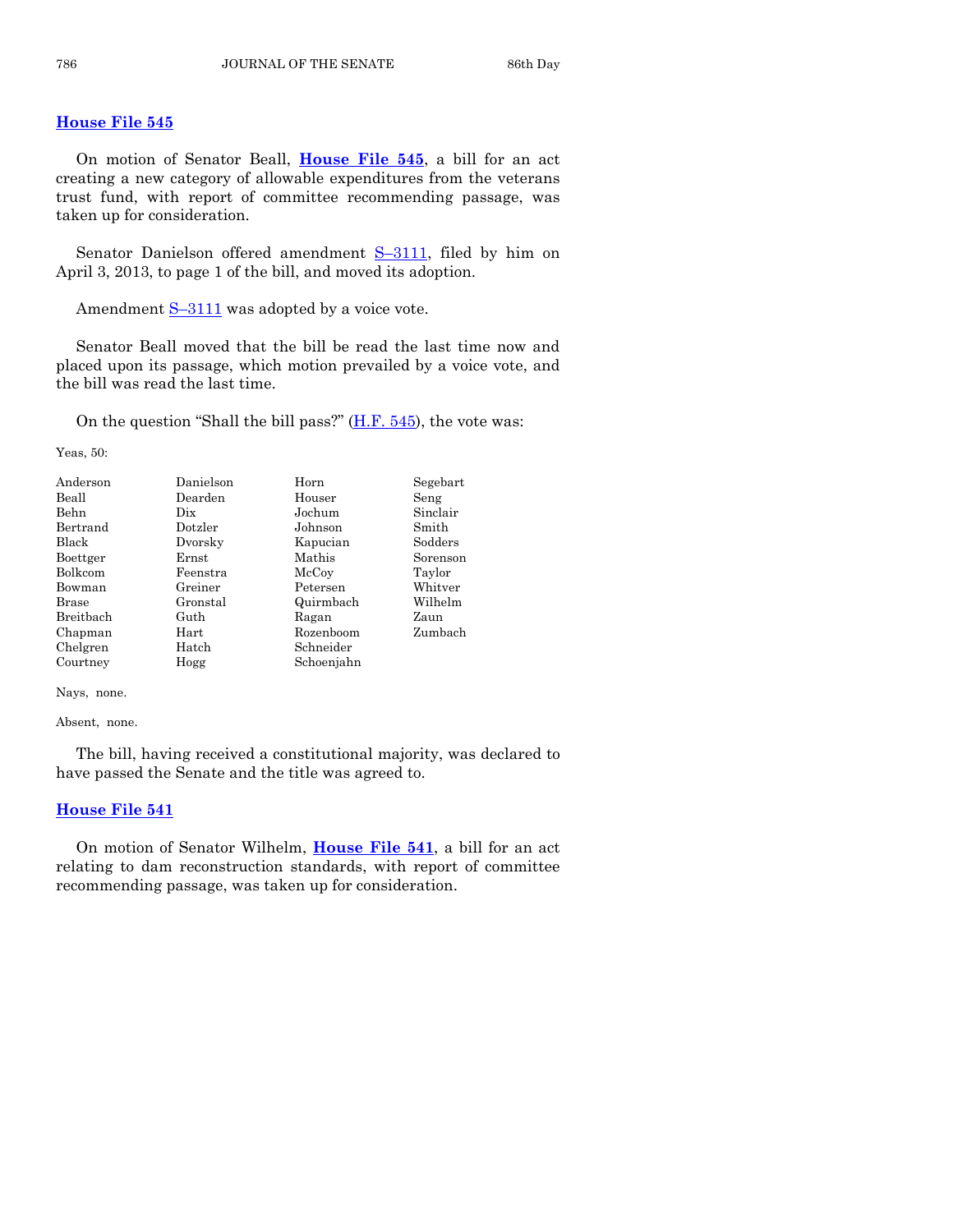Senator Wilhelm moved that the bill be read the last time now and placed upon its passage, which motion prevailed by a voice vote, and the bill was read the last time.

On the question "Shall the bill pass?"  $(H.F. 541)$ , the vote was:

Yeas, 49:

| Anderson     | Danielson | Horn       | Segebart |
|--------------|-----------|------------|----------|
| Beall        | Dearden   | Houser     | Seng     |
| <b>Behn</b>  | Dix       | Jochum     | Sinclair |
| Bertrand     | Dotzler   | Johnson    | Smith    |
| <b>Black</b> | Dvorsky   | Kapucian   | Sodders  |
| Boettger     | Ernst     | Mathis     | Sorenson |
| Bolkcom      | Feenstra  | McCoy      | Taylor   |
| Bowman       | Greiner   | Petersen   | Whitver  |
| <b>Brase</b> | Gronstal  | Quirmbach  | Wilhelm  |
| Breitbach    | Guth      | Ragan      | Zaun     |
| Chapman      | Hart      | Rozenboom  |          |
| Chelgren     | Hatch     | Schneider  |          |
| Courtney     | Hogg      | Schoenjahn |          |

Nays, none.

Present, 1:

Zumbach

Absent, none.

The bill, having received a constitutional majority, was declared to have passed the Senate and the title was agreed to.

#### LEAVE OF ABSENCE

Leave of absence was granted as follows:

Senator Kapucian, until he returns, on request of Senator Dix.

#### **[House File 538](http://coolice.legis.state.ia.us/Cool-ICE/default.asp?Category=billinfo&Service=Billbook&frame=1&GA=85&hbill=HF538)**

On motion of Senator Hogg, **[House File 538](http://coolice.legis.state.ia.us/Cool-ICE/default.asp?Category=billinfo&Service=Billbook&frame=1&GA=85&hbill=HF538)**, a bill for an act authorizing alternate members of the board of parole, with report of committee recommending amendment and passage, was taken up for consideration.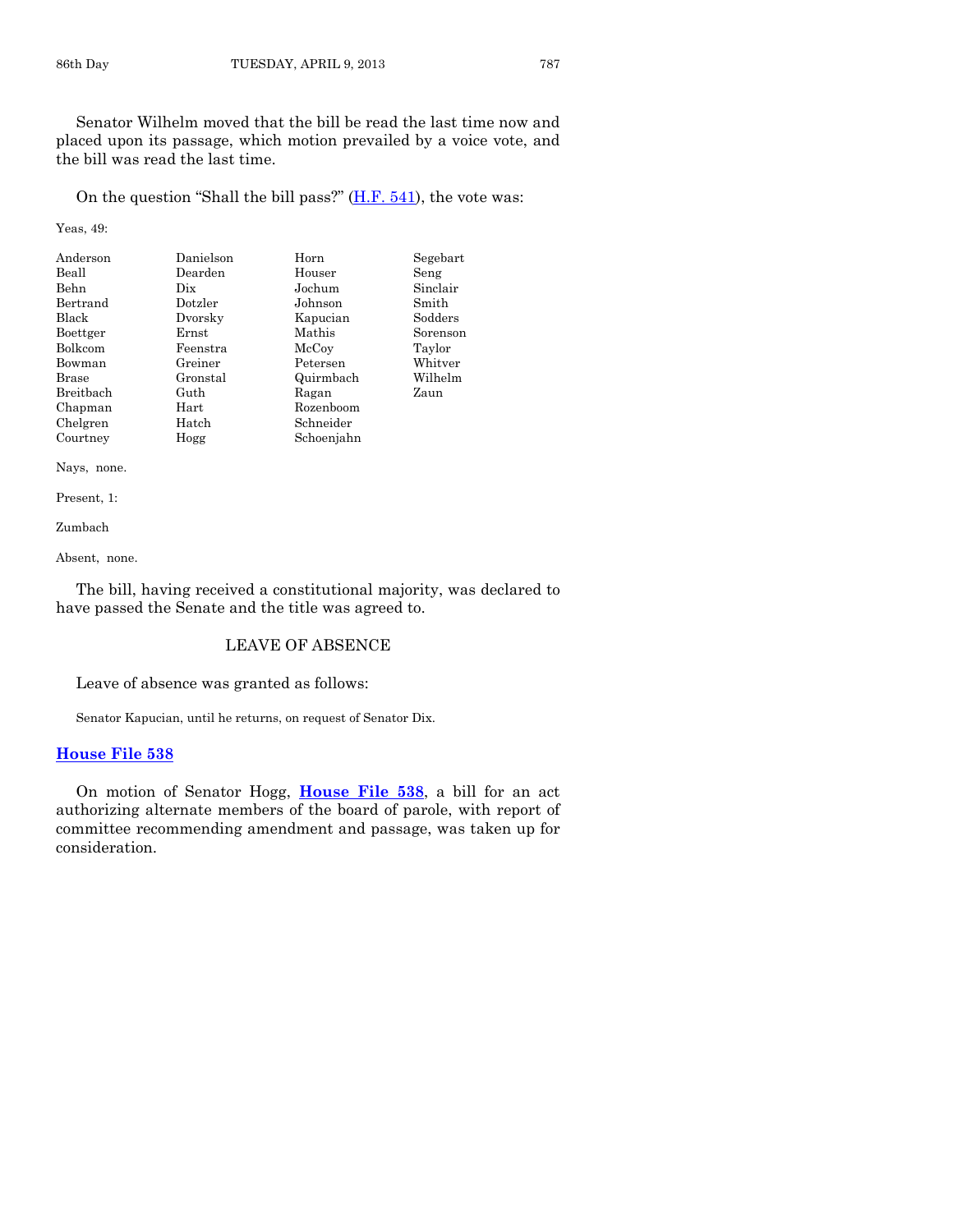Senator Hogg offered amendment S–[3127,](http://coolice.legis.state.ia.us/Cool-ICE/default.asp?Category=billinfo&Service=Billbook&frame=1&GA=85&hbill=S3127) filed by the committee on Judiciary on April 4, 2013, to page 1 of the bill, and moved its adoption.

Amendment  $S-3127$  $S-3127$  was adopted by a voice vote.

Senator Hogg moved that the bill be read the last time now and placed upon its passage, which motion prevailed by a voice vote, and the bill was read the last time.

On the question "Shall the bill pass?" [\(H.F. 538\)](http://coolice.legis.state.ia.us/Cool-ICE/default.asp?Category=billinfo&Service=Billbook&frame=1&GA=85&hbill=HF538), the vote was:

Yeas, 49:

| Anderson     | Danielson | Horn       | Seng     |
|--------------|-----------|------------|----------|
| Beall        | Dearden   | Houser     | Sinclair |
| Behn         | Dix       | Jochum     | Smith    |
| Bertrand     | Dotzler   | Johnson    | Sodders  |
| Black        | Dvorsky   | Mathis     | Sorenson |
| Boettger     | Ernst     | McCoy      | Taylor   |
| Bolkcom      | Feenstra  | Petersen   | Whitver  |
| Bowman       | Greiner   | Quirmbach  | Wilhelm  |
| <b>Brase</b> | Gronstal  | Ragan      | Zaun     |
| Breitbach    | Guth      | Rozenboom  | Zumbach  |
| Chapman      | Hart      | Schneider  |          |
| Chelgren     | Hatch     | Schoenjahn |          |
| Courtney     | Hogg      | Segebart   |          |

Nays, none.

Absent, 1:

Kapucian

The bill, having received a constitutional majority, was declared to have passed the Senate and the title was agreed to.

#### **[House File 533](http://coolice.legis.state.ia.us/Cool-ICE/default.asp?Category=billinfo&Service=Billbook&frame=1&GA=85&hbill=HF533)**

On motion of Senator Wilhelm, **[House File 533](http://coolice.legis.state.ia.us/Cool-ICE/default.asp?Category=billinfo&Service=Billbook&frame=1&GA=85&hbill=HF533)**, a bill for an act providing for entrepreneurial education funds for student organizations and clubs and including effective date and applicability provisions, with report of committee recommending amendment and passage, was taken up for consideration.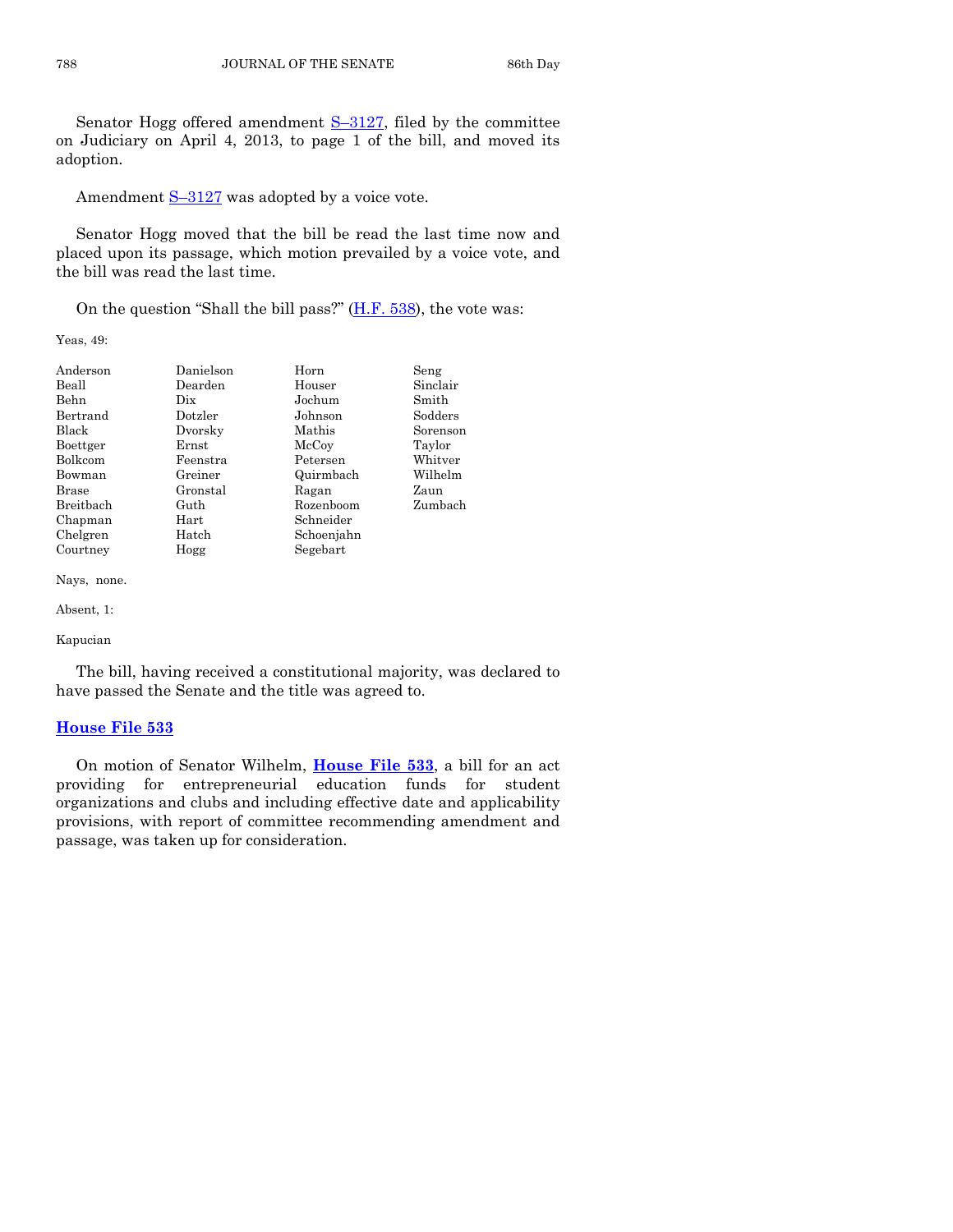Senator Wilhelm offered amendment S–[3119,](http://coolice.legis.state.ia.us/Cool-ICE/default.asp?Category=billinfo&Service=Billbook&frame=1&GA=85&hbill=S3119) filed by the committee on Education on April 4, 2013, to page 3 of the bill, and moved its adoption.

Amendment  $S-3119$  $S-3119$  was adopted by a voice vote.

Senator Wilhelm moved that the bill be read the last time now and placed upon its passage, which motion prevailed by a voice vote, and the bill was read the last time.

On the question "Shall the bill pass?" [\(H.F. 533\)](http://coolice.legis.state.ia.us/Cool-ICE/default.asp?Category=billinfo&Service=Billbook&frame=1&GA=85&hbill=HF533), the vote was:

Yeas, 49:

| Anderson     | Danielson | Horn       | Seng     |
|--------------|-----------|------------|----------|
| Beall        | Dearden   | Houser     | Sinclair |
| Behn         | Dix       | Jochum     | Smith    |
| Bertrand     | Dotzler   | Johnson    | Sodders  |
| Black        | Dvorsky   | Mathis     | Sorenson |
| Boettger     | Ernst     | McCoy      | Taylor   |
| Bolkcom      | Feenstra  | Petersen   | Whitver  |
| Bowman       | Greiner   | Quirmbach  | Wilhelm  |
| <b>Brase</b> | Gronstal  | Ragan      | Zaun     |
| Breitbach    | Guth      | Rozenboom  | Zumbach  |
| Chapman      | Hart      | Schneider  |          |
| Chelgren     | Hatch     | Schoenjahn |          |
| Courtney     | Hogg      | Segebart   |          |

Nays, none.

Absent, 1:

Kapucian

The bill, having received a constitutional majority, was declared to have passed the Senate and the title was agreed to.

#### **[House File 530](http://coolice.legis.state.ia.us/Cool-ICE/default.asp?Category=billinfo&Service=Billbook&frame=1&GA=85&hbill=HF530)**

On motion of Senator Taylor, **[House File 530](http://coolice.legis.state.ia.us/Cool-ICE/default.asp?Category=billinfo&Service=Billbook&frame=1&GA=85&hbill=HF530)**, a bill for an act relating to the governor's office of drug control policy and certain advisory councils, with report of committee recommending passage, was taken up for consideration.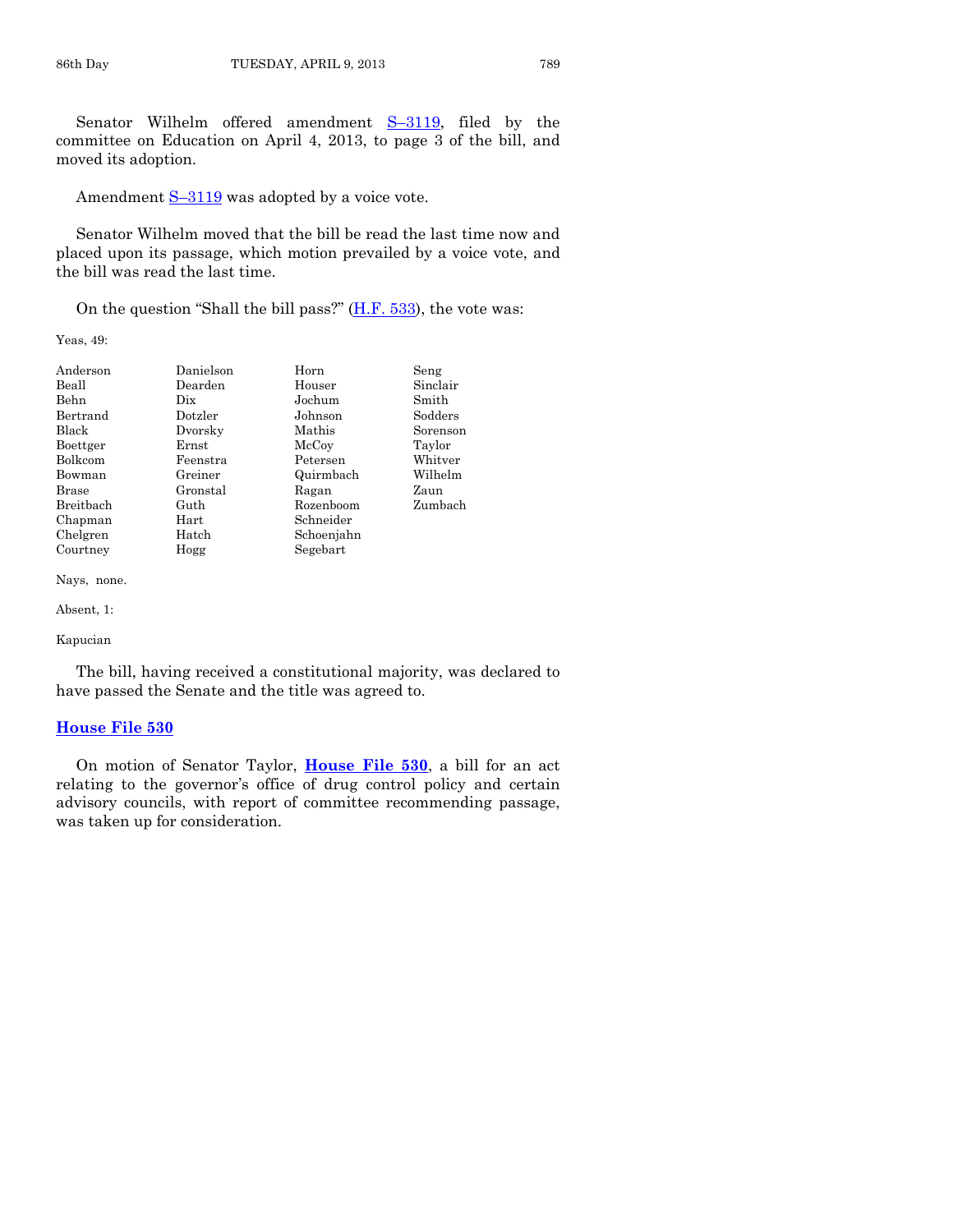Senator Taylor moved that the bill be read the last time now and placed upon its passage, which motion prevailed by a voice vote, and the bill was read the last time.

On the question "Shall the bill pass?"  $(H.F. 530)$ , the vote was:

Yeas, 49:

| Anderson     | Danielson  | Horn       | Seng     |
|--------------|------------|------------|----------|
| Beall        | Dearden    | Houser     | Sinclair |
| Behn         | Dix        | Jochum     | Smith    |
| Bertrand     | Dotzler    | Johnson    | Sodders  |
| <b>Black</b> | Dvorsky    | Mathis     | Sorenson |
| Boettger     | Ernst      | McCoy      | Taylor   |
| Bolkcom      | Feenstra   | Petersen   | Whitver  |
| Bowman       | Greiner    | Quirmbach  | Wilhelm  |
| Brase        | Gronstal   | Ragan      | Zaun     |
| Breitbach    | Guth       | Rozenboom  | Zumbach  |
| Chapman      | $\rm Hart$ | Schneider  |          |
| Chelgren     | Hatch      | Schoenjahn |          |
| Courtney     | Hogg       | Segebart   |          |

Nays, none.

Absent, 1:

Kapucian

The bill, having received a constitutional majority, was declared to have passed the Senate and the title was agreed to.

#### **[House File 522](http://coolice.legis.state.ia.us/Cool-ICE/default.asp?Category=billinfo&Service=Billbook&frame=1&GA=85&hbill=HF522)**

On motion of Senator Hogg, **[House File 522](http://coolice.legis.state.ia.us/Cool-ICE/default.asp?Category=billinfo&Service=Billbook&frame=1&GA=85&hbill=HF522)**, a bill for an act relating to the prevention and control of aquatic invasive species in the state and providing penalties, with report of committee recommending passage, was taken up for consideration.

Senator Hogg moved that the bill be read the last time now and placed upon its passage, which motion prevailed by a voice vote, and the bill was read the last time.

On the question "Shall the bill pass?"  $(H.F. 522)$ , the vote was:

| Anderson | Danielson | Horn    | Seng     |
|----------|-----------|---------|----------|
| Beall    | Dearden   | Houser  | Sinclair |
| Behn     | Dix       | Jochum  | Smith    |
| Bertrand | Dotzler   | Johnson | Sodders  |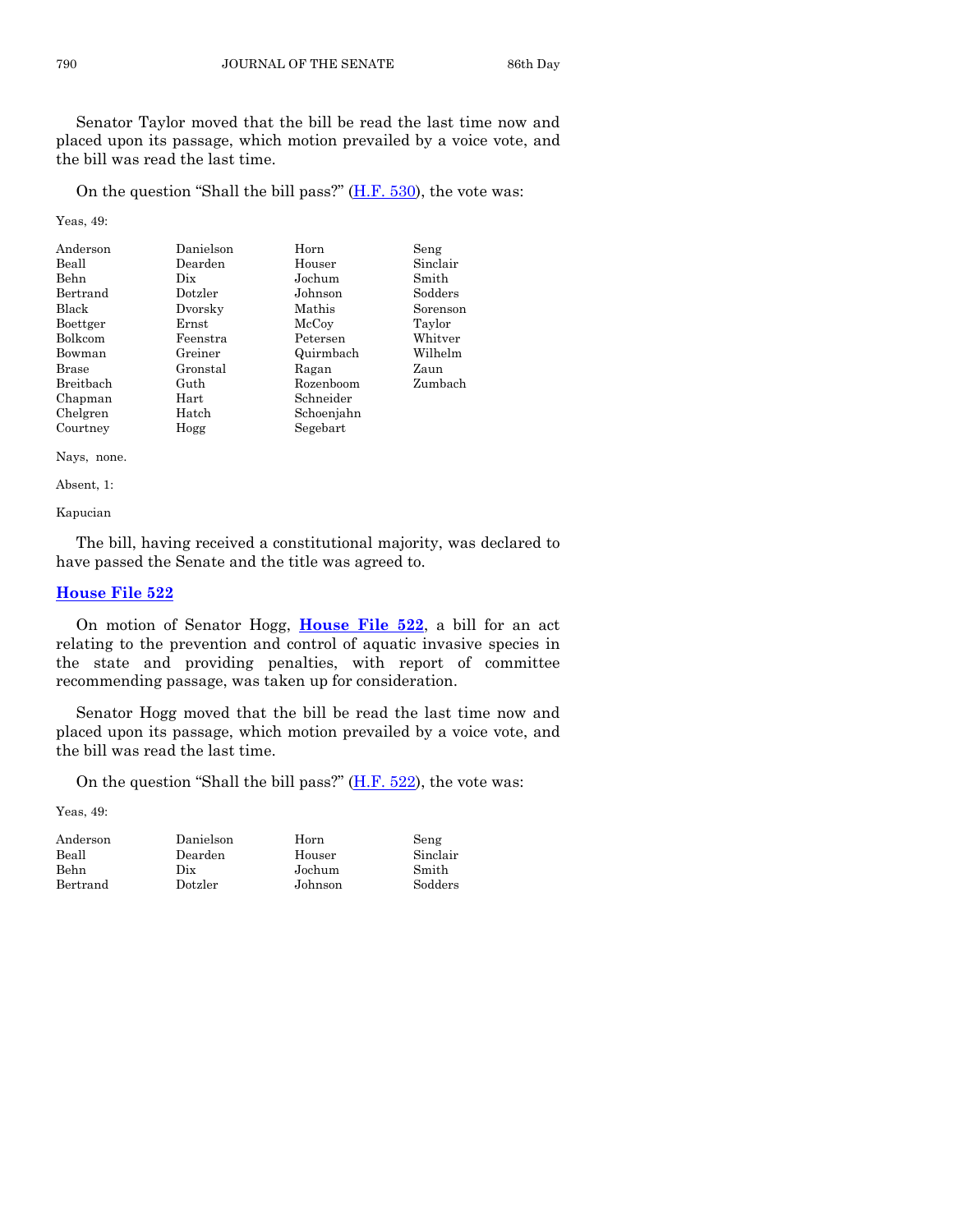| Black          | Dvorsky  | Mathis     | Sorenson |
|----------------|----------|------------|----------|
| Boettger       | Ernst    | McCoy      | Taylor   |
| <b>Bolkcom</b> | Feenstra | Petersen   | Whitver  |
| Bowman         | Greiner  | Quirmbach  | Wilhelm  |
| Brase          | Gronstal | Ragan      | Zaun     |
| Breitbach      | Guth     | Rozenboom  | Zumbach  |
| Chapman        | Hart     | Schneider  |          |
| Chelgren       | Hatch    | Schoenjahn |          |
| Courtney       | Hogg     | Segebart   |          |

Nays, none.

Absent, 1:

Kapucian

The bill, having received a constitutional majority, was declared to have passed the Senate and the title was agreed to.

#### **[House File 500](http://coolice.legis.state.ia.us/Cool-ICE/default.asp?Category=billinfo&Service=Billbook&frame=1&GA=85&hbill=HF500)**

On motion of Senator Mathis, **[House File 500](http://coolice.legis.state.ia.us/Cool-ICE/default.asp?Category=billinfo&Service=Billbook&frame=1&GA=85&hbill=HF500)**, a bill for an act relating to early childhood Iowa initiative requirements for area boards, with report of committee recommending amendment and passage, was taken up for consideration.

Senator Mathis offered amendment S–[3107,](http://coolice.legis.state.ia.us/Cool-ICE/default.asp?Category=billinfo&Service=Billbook&frame=1&GA=85&hbill=S3107) filed by the committee on Education on April 2, 2013, to page 1 of the bill, and moved its adoption.

Amendment  $S-3107$  $S-3107$  was adopted by a voice vote.

Senator Mathis moved that the bill be read the last time now and placed upon its passage, which motion prevailed by a voice vote, and the bill was read the last time.

On the question "Shall the bill pass?"  $(H.F. 500)$ , the vote was:

| Anderson | Danielson | Horn     | Seng     |
|----------|-----------|----------|----------|
| Beall    | Dearden   | Houser   | Sinclair |
| Behn     | Dix       | Jochum   | Smith    |
| Bertrand | Dotzler   | Johnson  | Sodders  |
| Black    | Dvorsky   | Mathis   | Sorenson |
| Boettger | Ernst     | McCoy    | Taylor   |
| Bolkcom  | Feenstra  | Petersen | Whitver  |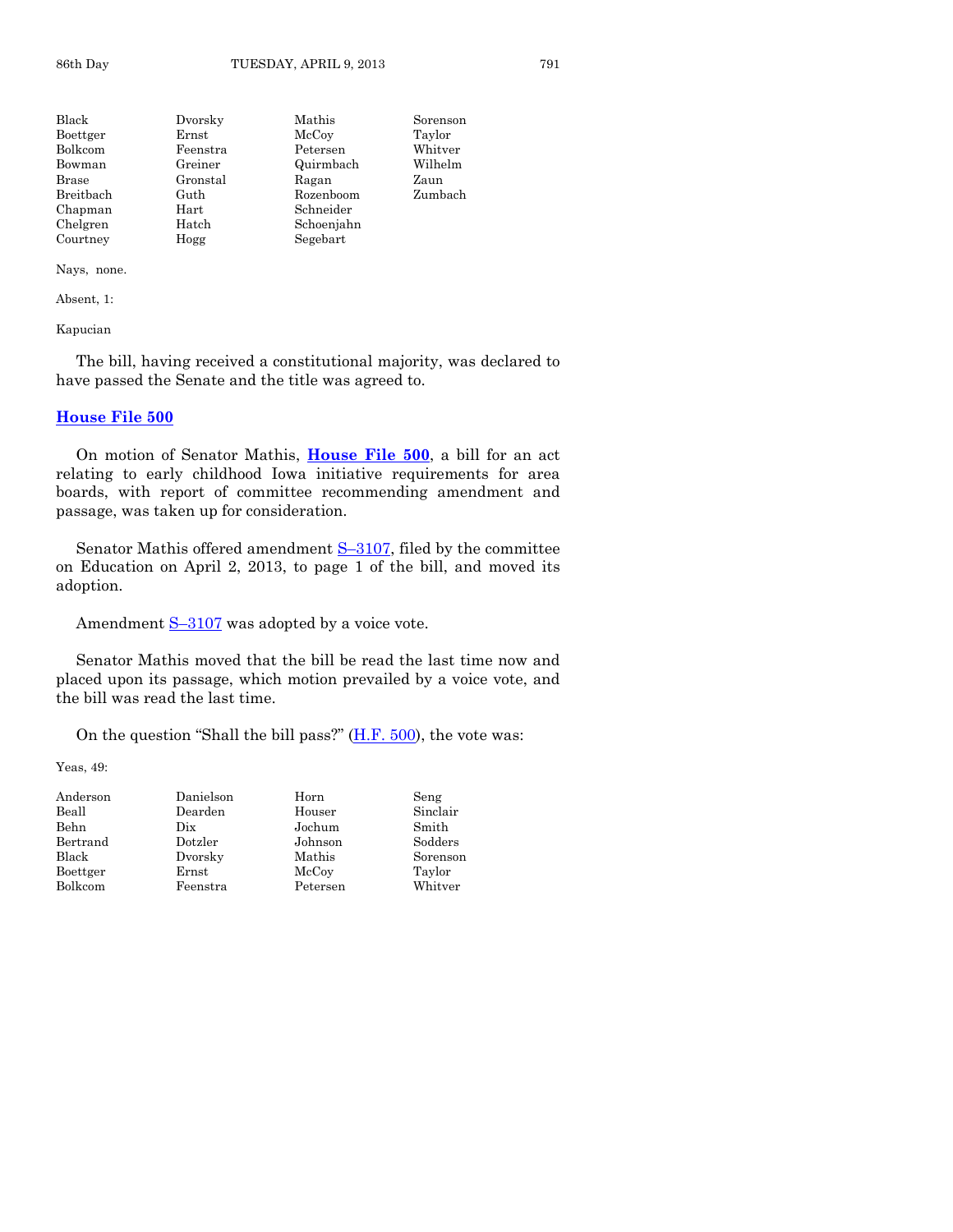| Bowman    | Greiner    | Quirmbach  | Wilhelm |
|-----------|------------|------------|---------|
| Brase     | Gronstal   | Ragan      | Zaun    |
| Breitbach | Guth       | Rozenboom  | Zumbach |
| Chapman   | $\rm Hart$ | Schneider  |         |
| Chelgren  | Hatch      | Schoenjahn |         |
| Courtney  | Hogg       | Segebart   |         |

Nays, none.

Absent, 1:

Kapucian

The bill, having received a constitutional majority, was declared to have passed the Senate and the title was agreed to.

# IMMEDIATELY MESSAGED

Senator Gronstal asked and received unanimous consent that **House Files 500**, **522**, **530**, **533, 538**, **541**, and **545** be **immediately messaged** to the House.

# CONSIDERATION OF BILLS (Regular Calendar)

Senator Gronstal asked and received unanimous consent to take up for consideration House Files 454, 361, 357, 356, 351, and 312.

#### **[House File 454](http://coolice.legis.state.ia.us/Cool-ICE/default.asp?Category=billinfo&Service=Billbook&frame=1&GA=85&hbill=HF454)**

On motion of Senator Mathis, **[House File 454](http://coolice.legis.state.ia.us/Cool-ICE/default.asp?Category=billinfo&Service=Billbook&frame=1&GA=85&hbill=HF454)**, a bill for an act relating to education by modifying the duties and operations of the department of education, community colleges, the school budget review committee, and local school boards, and eliminating a reporting requirement relating to vocational education funds, with report of committee recommending amendment and passage, was taken up for consideration.

Senator Mathis offered amendment S–[3120,](http://coolice.legis.state.ia.us/Cool-ICE/default.asp?Category=billinfo&Service=Billbook&frame=1&GA=85&hbill=S3120) filed by the committee on Education on April 4, 2013, to page 6 of the bill, and moved its adoption.

Amendment  $S-3120$  $S-3120$  was adopted by a voice vote.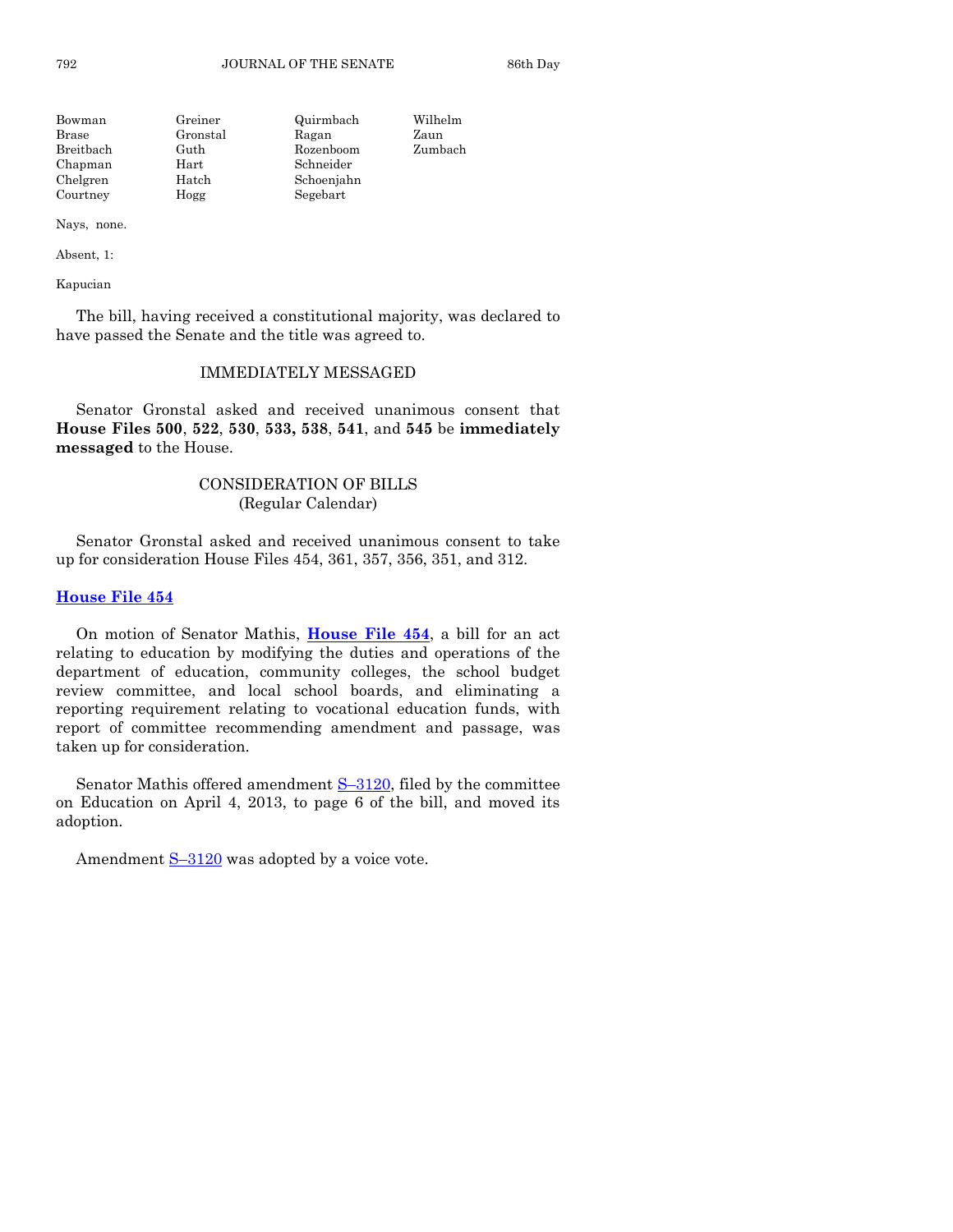Senator Mathis moved that the bill be read the last time now and placed upon its passage, which motion prevailed by a voice vote, and the bill was read the last time.

On the question "Shall the bill pass?"  $(H.F. 454)$  $(H.F. 454)$ , the vote was:

Yeas, 49:

| Anderson  | Danielson | Horn       | Seng     |
|-----------|-----------|------------|----------|
| Beall     | Dearden   | Houser     | Sinclair |
| Behn      | Dix       | Jochum     | Smith    |
| Bertrand  | Dotzler   | Johnson    | Sodders  |
| Black     | Dvorsky   | Mathis     | Sorenson |
| Boettger  | Ernst     | McCoy      | Taylor   |
| Bolkcom   | Feenstra  | Petersen   | Whitver  |
| Bowman    | Greiner   | Quirmbach  | Wilhelm  |
| Brase     | Gronstal  | Ragan      | Zaun     |
| Breitbach | Guth      | Rozenboom  | Zumbach  |
| Chapman   | Hart      | Schneider  |          |
| Chelgren  | Hatch     | Schoenjahn |          |
| Courtney  | Hogg      | Segebart   |          |

Nays, none.

Absent, 1:

Kapucian

The bill, having received a constitutional majority, was declared to have passed the Senate and the title was agreed to.

#### **[House File 361](http://coolice.legis.state.ia.us/Cool-ICE/default.asp?Category=billinfo&Service=Billbook&frame=1&GA=85&hbill=HF361)**

On motion of Senator Dearden, **[House File 361](http://coolice.legis.state.ia.us/Cool-ICE/default.asp?Category=billinfo&Service=Billbook&frame=1&GA=85&hbill=HF361)**, a bill for an act providing for the issuance of special hunting licenses to certain nonresident disabled veterans and disabled members of the armed forces serving on active federal service, with report of committee recommending passage, was taken up for consideration.

Senator Dearden moved that the bill be read the last time now and placed upon its passage, which motion prevailed by a voice vote, and the bill was read the last time.

On the question "Shall the bill pass?"  $(H.F. 361)$ , the vote was:

| Anderson | Danielson | Horn   | Seng     |
|----------|-----------|--------|----------|
| Beall    | Dearden   | Houser | Sinclair |
| Behn     | Dix       | Jochum | Smith    |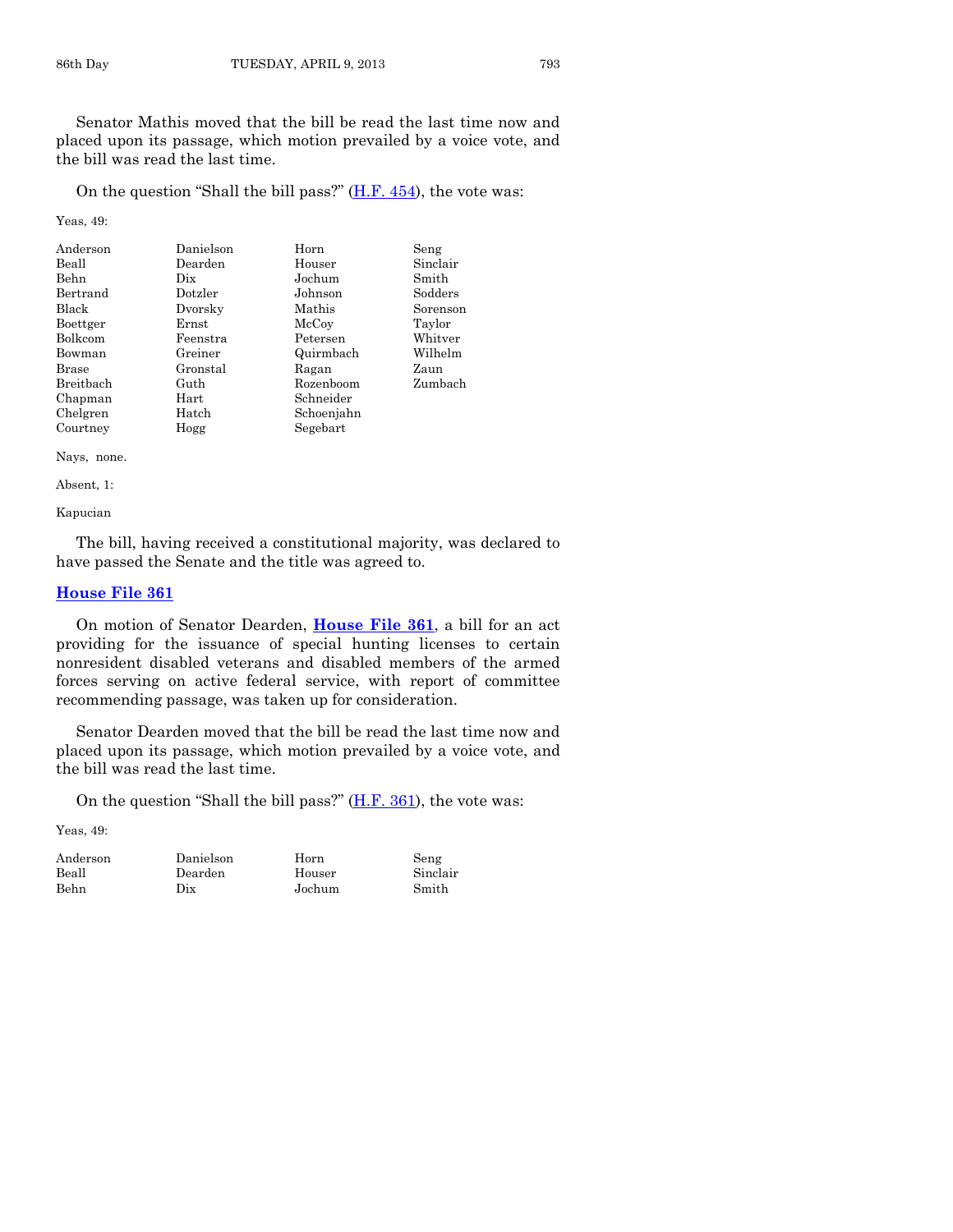| Bertrand  | Dotzler        | Johnson    | Sodders  |
|-----------|----------------|------------|----------|
| Black     | Dvorsky        | Mathis     | Sorenson |
| Boettger  | $_{\rm Ernst}$ | McCoy      | Taylor   |
| Bolkcom   | Feenstra       | Petersen   | Whitver  |
| Bowman    | Greiner        | Quirmbach  | Wilhelm  |
| Brase     | Gronstal       | Ragan      | Zaun     |
| Breitbach | Guth           | Rozenboom  | Zumbach  |
| Chapman   | Hart           | Schneider  |          |
| Chelgren  | Hatch          | Schoenjahn |          |
| Courtney  | Hogg           | Segebart   |          |

Nays, none.

Absent, 1:

Kapucian

The bill, having received a constitutional majority, was declared to have passed the Senate and the title was agreed to.

#### **[House File 357](http://coolice.legis.state.ia.us/Cool-ICE/default.asp?Category=billinfo&Service=Billbook&frame=1&GA=85&hbill=HF357)**

On motion of Senator Hogg, **[House File 357](http://coolice.legis.state.ia.us/Cool-ICE/default.asp?Category=billinfo&Service=Billbook&frame=1&GA=85&hbill=HF357)**, a bill for an act relating to the nomination and appointment of district judges, with report of committee recommending amendment and passage, was taken up for consideration.

Senator Hogg offered amendment S-[3124,](http://coolice.legis.state.ia.us/Cool-ICE/default.asp?Category=billinfo&Service=Billbook&frame=1&GA=85&hbill=S3124) filed by the committee on Judiciary on April 4, 2013, to pages 1 and 2 of the bill, and moved its adoption.

Amendment  $S-3124$  $S-3124$  was adopted by a voice vote.

Senator Hogg moved that the bill be read the last time now and placed upon its passage, which motion prevailed by a voice vote, and the bill was read the last time.

On the question "Shall the bill pass?"  $(H.F. 357)$ , the vote was:

| Anderson | Danielson | Horn    | Seng     |
|----------|-----------|---------|----------|
| Beall    | Dearden   | Houser  | Sinclair |
| Behn     | Dix       | Jochum  | Smith    |
| Bertrand | Dotzler   | Johnson | Sodders  |
| Black    | Dvorsky   | Mathis  | Sorenson |
| Boettger | Ernst     | McCoy   | Taylor   |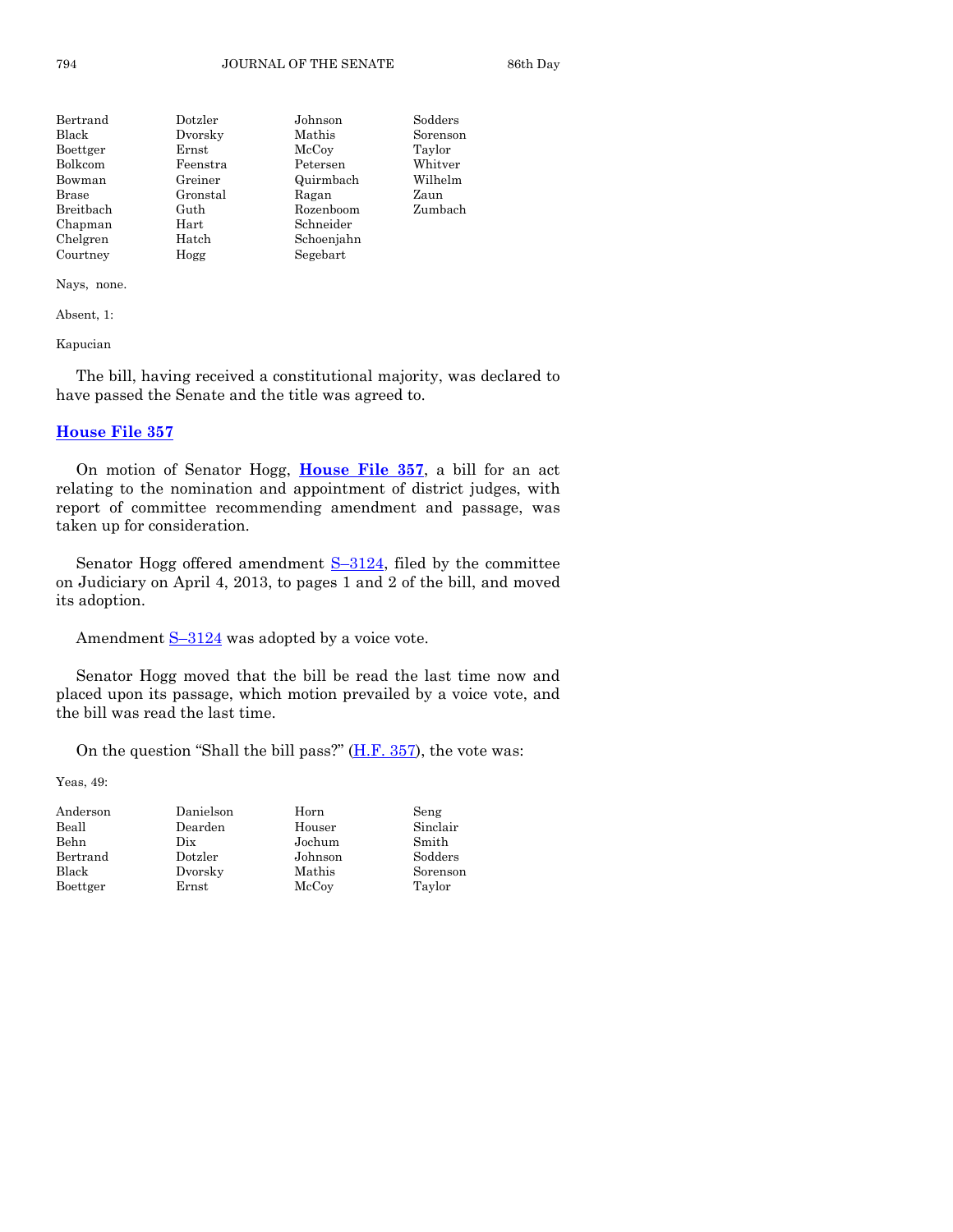| Feenstra   | Petersen   | Whitver |
|------------|------------|---------|
| Greiner    | Quirmbach  | Wilhelm |
| Gronstal   | Ragan      | Zaun    |
| Guth       | Rozenboom  | Zumbach |
| $\rm Hart$ | Schneider  |         |
| Hatch      | Schoenjahn |         |
| Hogg       | Segebart   |         |
|            |            |         |

Nays, none.

Absent, 1:

Kapucian

The bill, having received a constitutional majority, was declared to have passed the Senate and the title was agreed to.

#### **[House File 356](http://coolice.legis.state.ia.us/Cool-ICE/default.asp?Category=billinfo&Service=Billbook&frame=1&GA=85&hbill=HF356)**

On motion of Senator Taylor, **[House File 356](http://coolice.legis.state.ia.us/Cool-ICE/default.asp?Category=billinfo&Service=Billbook&frame=1&GA=85&hbill=HF356)**, a bill for an act relating to the statute of limitation periods in bringing suit and executing a judgment in an action on a claim for rent, with report of committee recommending amendment and passage, was taken up for consideration.

Senator Taylor offered amendment S-[3123,](http://coolice.legis.state.ia.us/Cool-ICE/default.asp?Category=billinfo&Service=Billbook&frame=1&GA=85&hbill=S3123) filed by the committee on Judiciary on April 4, 2013, to page 2 of the bill, and moved its adoption.

Amendment  $S-3123$  $S-3123$  was adopted by a voice vote.

Senator Taylor moved that the bill be read the last time now and placed upon its passage, which motion prevailed by a voice vote, and the bill was read the last time.

On the question "Shall the bill pass?" [\(S.F. 356\)](http://coolice.legis.state.ia.us/Cool-ICE/default.asp?Category=billinfo&Service=Billbook&frame=1&GA=85&hbill=SF356), the vote was:

| Anderson  | Danielson | Horn      | Seng     |
|-----------|-----------|-----------|----------|
| Beall     | Dearden   | Houser    | Sinclair |
| Behn      | Dix       | Jochum    | Smith    |
| Bertrand  | Dotzler   | Johnson   | Sodders  |
| Black     | Dvorsky   | Mathis    | Sorenson |
| Boettger  | Ernst     | McCoy     | Taylor   |
| Bolkcom   | Feenstra  | Petersen  | Whitver  |
| Bowman    | Greiner   | Quirmbach | Wilhelm  |
| Brase     | Gronstal  | Ragan     | Zaun     |
| Breitbach | Guth      | Rozenboom | Zumbach  |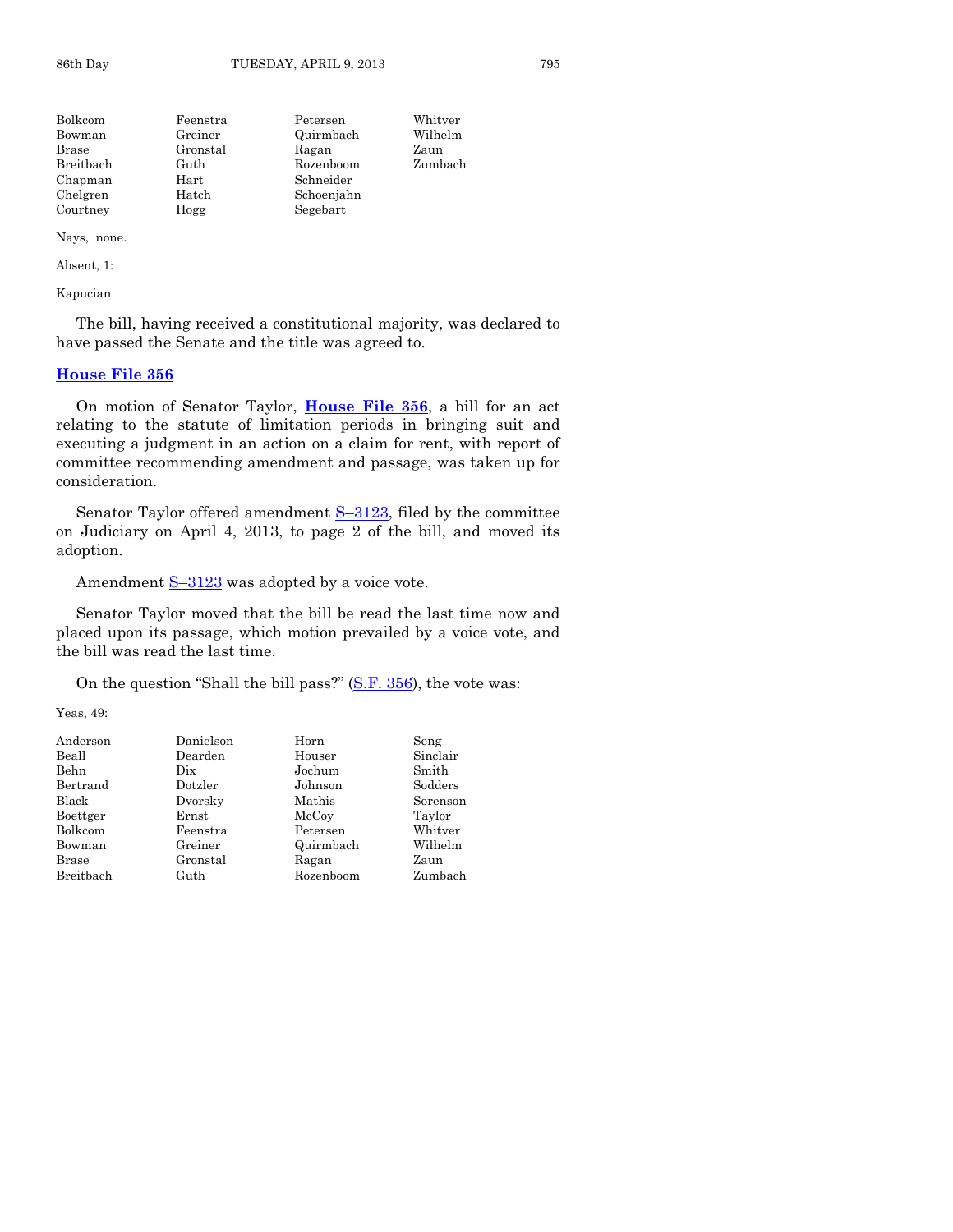Schneider Schoenjahn Segebart

| Chapman  | Hart  |  |
|----------|-------|--|
| Chelgren | Hatch |  |
| Courtney | Hogg  |  |
|          |       |  |

Nays, none.

Absent, 1:

Kapucian

The bill, having received a constitutional majority, was declared to have passed the Senate and the title was agreed to.

#### **[House File 351](http://coolice.legis.state.ia.us/Cool-ICE/default.asp?Category=billinfo&Service=Billbook&frame=1&GA=85&hbill=HF351)**

On motion of Senator Wilhelm, **[House File 351](http://coolice.legis.state.ia.us/Cool-ICE/default.asp?Category=billinfo&Service=Billbook&frame=1&GA=85&hbill=HF351)**, a bill for an act providing that children who are enrolled in the statewide preschool program are of compulsory attendance age, with report of committee recommending passage, was taken up for consideration.

Senator Wilhelm moved that the bill be read the last time now and placed upon its passage, which motion prevailed by a voice vote, and the bill was read the last time.

On the question "Shall the bill pass?" [\(H.F. 351\)](http://coolice.legis.state.ia.us/Cool-ICE/default.asp?Category=billinfo&Service=Billbook&frame=1&GA=85&hbill=HF351), the vote was:

Yeas, 32:

| Beall            | Danielson   | Horn      | Schneider  |
|------------------|-------------|-----------|------------|
| Bertrand         | Dearden     | Jochum    | Schoenjahn |
| Black            | Dotzler     | Johnson   | Segebart   |
| Bolkcom          | Dvorsky     | Mathis    | Seng       |
| Bowman           | Gronstal    | McCoy     | Sodders    |
| Brase            | Hart        | Petersen  | Taylor     |
| <b>Breithach</b> | Hatch       | Quirmbach | Wilhelm    |
| Courtney         | Hogg        | Ragan     | Zumbach    |
| Nays, 17:        |             |           |            |
| Anderson         | Dix         | Houser    | Whitver    |
| Behn             | $\rm Ernst$ | Rozenboom | Zaun       |
| Boettger         | Feenstra    | Sinclair  |            |
| Chapman          | Greiner     | Smith     |            |
| Chelgren         | Guth        | Sorenson  |            |
| Absent, 1:       |             |           |            |

#### Kapucian

The bill, having received a constitutional majority, was declared to have passed the Senate and the title was agreed to.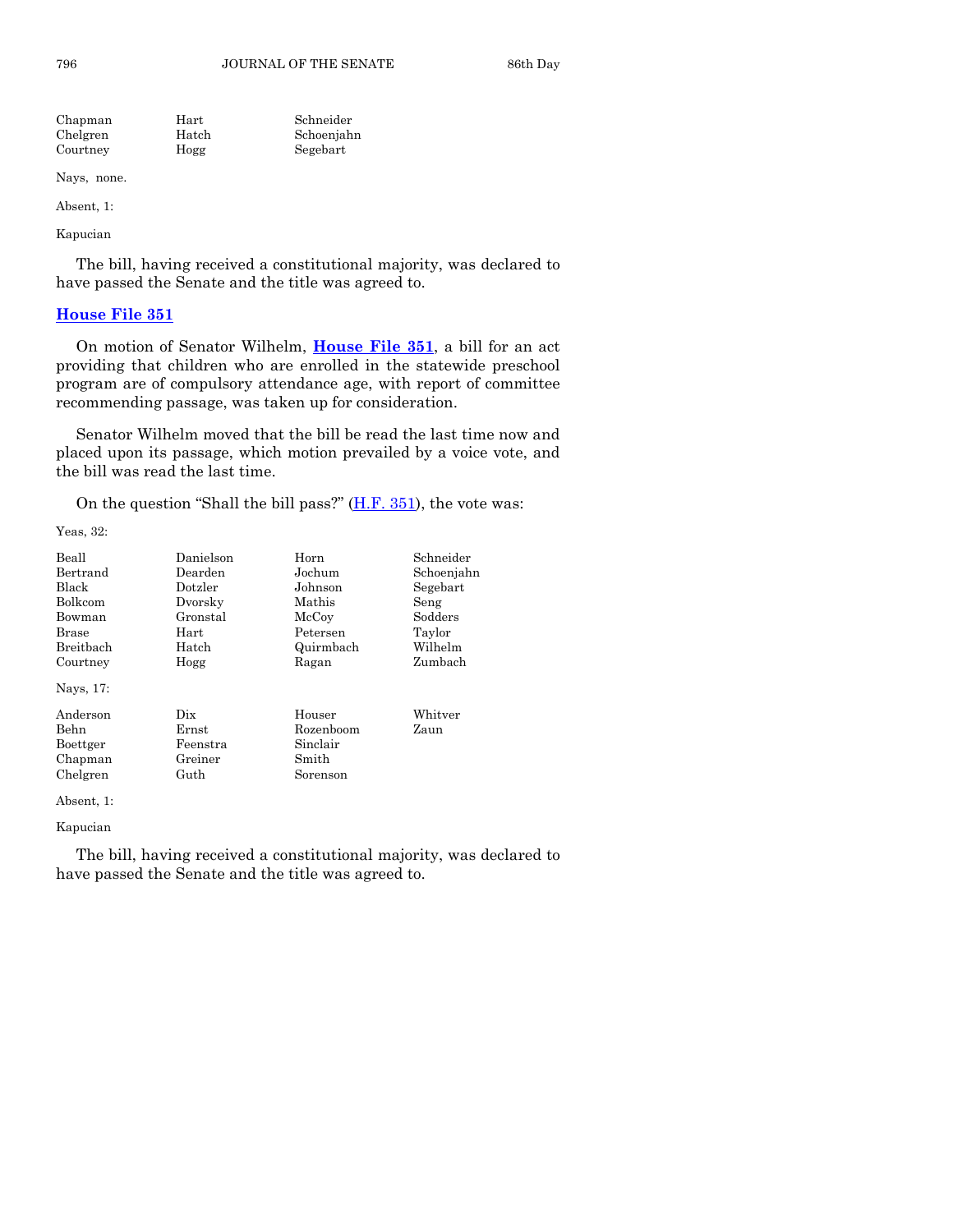**[House File 312](http://coolice.legis.state.ia.us/Cool-ICE/default.asp?Category=billinfo&Service=Billbook&frame=1&GA=85&hbill=HF312)**

On motion of Senator Taylor, **[House File 312](http://coolice.legis.state.ia.us/Cool-ICE/default.asp?Category=billinfo&Service=Billbook&frame=1&GA=85&hbill=HF312)**, a bill for an act providing for certification requirements by persons involved in the management of manure, and including provisions for contingent implementation, with report of committee recommending passage, was taken up for consideration.

Senator Taylor moved that the bill be read the last time now and placed upon its passage, which motion prevailed by a voice vote, and the bill was read the last time.

On the question "Shall the bill pass?" [\(H.F. 312\)](http://coolice.legis.state.ia.us/Cool-ICE/default.asp?Category=billinfo&Service=Billbook&frame=1&GA=85&hbill=HF312), the vote was:

Yeas, 49:

| Anderson  | Danielson | Horn       | Seng     |
|-----------|-----------|------------|----------|
| Beall     | Dearden   | Houser     | Sinclair |
| Behn      | Dix       | Jochum     | Smith    |
| Bertrand  | Dotzler   | Johnson    | Sodders  |
| Black     | Dvorsky   | Mathis     | Sorenson |
| Boettger  | Ernst     | McCoy      | Taylor   |
| Bolkcom   | Feenstra  | Petersen   | Whitver  |
| Bowman    | Greiner   | Quirmbach  | Wilhelm  |
| Brase     | Gronstal  | Ragan      | Zaun     |
| Breitbach | Guth      | Rozenboom  | Zumbach  |
| Chapman   | Hart      | Schneider  |          |
| Chelgren  | Hatch     | Schoenjahn |          |
| Courtney  | Hogg      | Segebart   |          |

Nays, none.

Absent, 1:

Kapucian

The bill, having received a constitutional majority, was declared to have passed the Senate and the title was agreed to.

#### IMMEDIATELY MESSAGED

Senator Gronstal asked and received unanimous consent that **House Files 312**, **351**, **356**, **357**, **361**, and **454** be **immediately messaged** to the House.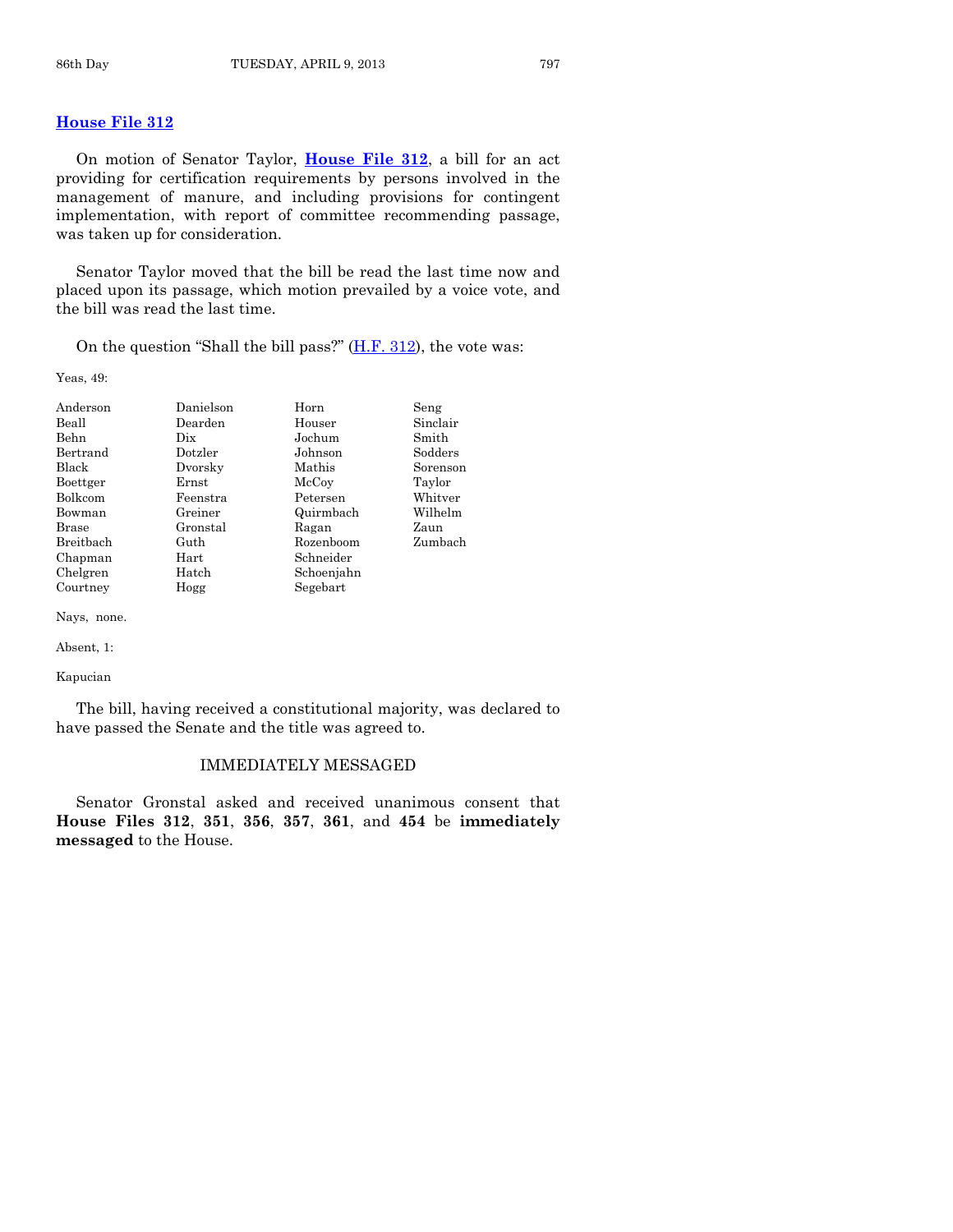# BUSINESS PENDING

### **[House File 602](http://coolice.legis.state.ia.us/Cool-ICE/default.asp?Category=billinfo&Service=Billbook&frame=1&GA=85&hbill=HF602)**

The Senate resumed consideration of **[House File 602](http://coolice.legis.state.ia.us/Cool-ICE/default.asp?Category=billinfo&Service=Billbook&frame=1&GA=85&hbill=HF602)**, a bill for an act relating to transportation and other infrastructure-related appropriations to the department of transportation, including allocation and use of moneys from the road use tax fund and the primary road fund, and amendment S-[3136,](http://coolice.legis.state.ia.us/Cool-ICE/default.asp?Category=billinfo&Service=Billbook&frame=1&GA=85&hbill=S3136) previously deferred.

Senator Mathis asked and received unanimous consent to withdraw amendment S-[3136.](http://coolice.legis.state.ia.us/Cool-ICE/default.asp?Category=billinfo&Service=Billbook&frame=1&GA=85&hbill=S3136)

Senator McCoy moved that the bill be read the last time now and placed upon its passage, which motion prevailed by a voice vote, and the bill was read the last time.

On the question "Shall the bill pass?" [\(H.F. 602\)](http://coolice.legis.state.ia.us/Cool-ICE/default.asp?Category=billinfo&Service=Billbook&frame=1&GA=85&hbill=HF602), the vote was:

Yeas, 29:

| Beall<br>Black<br><b>Bolkcom</b><br>Bowman<br>Brase<br>Breithach<br>Courtney<br>Danielson<br>Nays, 20: | Dearden<br>Dotzler<br>Dvorsky<br>Greiner<br>Gronstal<br>Guth<br>Hart<br>Hatch | Hogg<br>Horn<br>Jochum<br>Mathis<br>McCoy<br>Petersen<br>Quirmbach<br>Ragan | Schoenjahn<br>Seng<br>Sodders<br>Taylor<br>Wilhelm |
|--------------------------------------------------------------------------------------------------------|-------------------------------------------------------------------------------|-----------------------------------------------------------------------------|----------------------------------------------------|
| Anderson                                                                                               | Chelgren                                                                      | Johnson                                                                     | Smith                                              |
| Behn                                                                                                   | Dix                                                                           | Rozenboom                                                                   | Sorenson                                           |
| Bertrand                                                                                               | Ernst                                                                         | Schneider                                                                   | Whitver                                            |
| Boettger                                                                                               | Feenstra                                                                      | Segebart                                                                    | Zaun                                               |
| Chapman                                                                                                | Houser                                                                        | Sinclair                                                                    | Zumbach                                            |

Absent, 1:

Kapucian

The bill, having received a constitutional majority, was declared to have passed the Senate and the title was agreed to.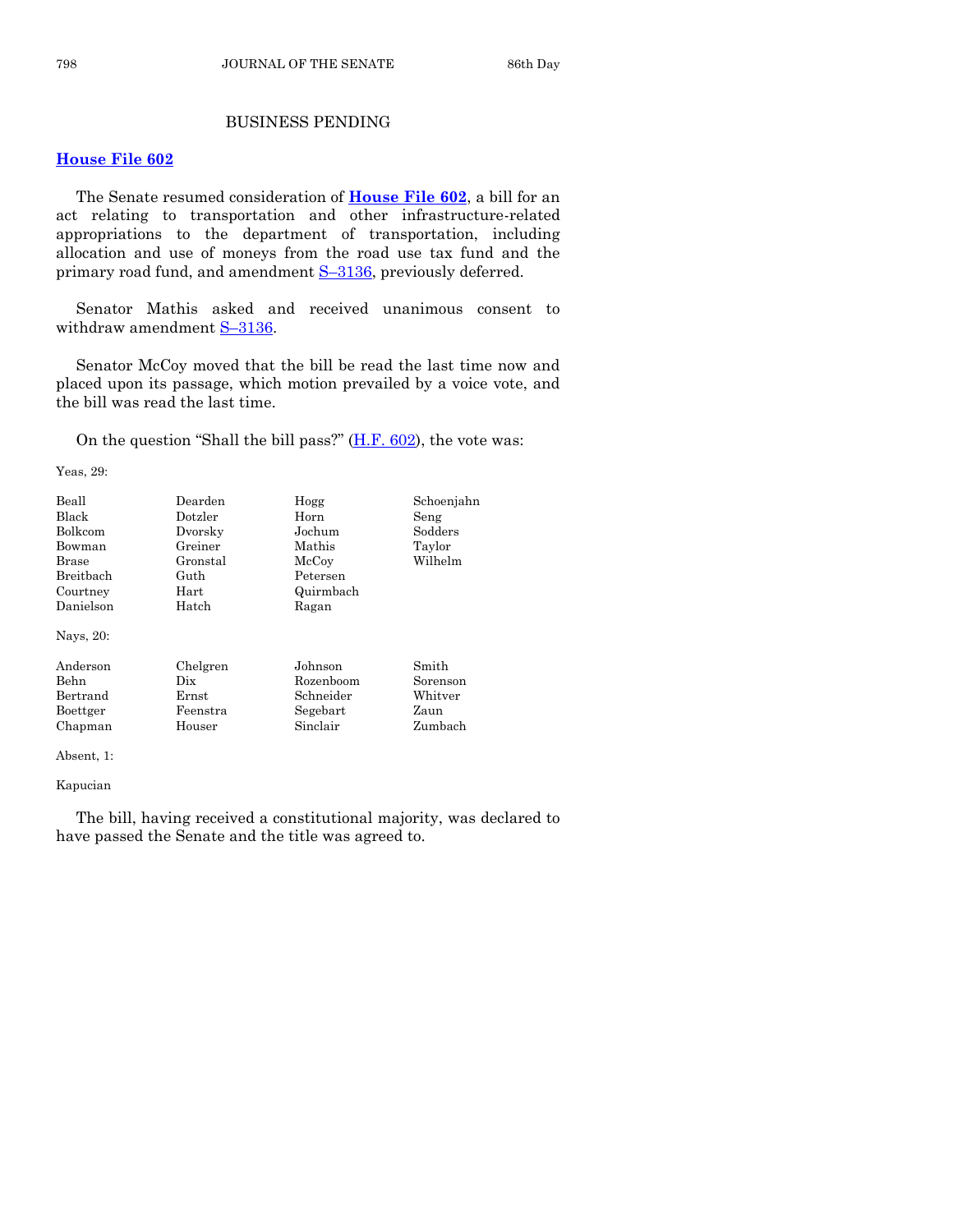# CONSIDERATION OF BILL (Regular Calendar)

Senator Gronstal asked and received unanimous consent to take up for consideration [House File 311.](http://coolice.legis.state.ia.us/Cool-ICE/default.asp?Category=billinfo&Service=Billbook&frame=1&GA=85&hbill=HF311)

#### **[House File 311](http://coolice.legis.state.ia.us/Cool-ICE/default.asp?Category=billinfo&Service=Billbook&frame=1&GA=85&hbill=HF311)**

On motion of Senator Schoenjahn, **[House File 311](http://coolice.legis.state.ia.us/Cool-ICE/default.asp?Category=billinfo&Service=Billbook&frame=1&GA=85&hbill=HF311)**, a bill for an act relating to water quality, with report of committee without recommendation, was taken up for consideration.

Senator Schoenjahn moved that the bill be read the last time now and placed upon its passage, which motion prevailed by a voice vote, and the bill was read the last time.

On the question "Shall the bill pass?"  $(H.F. 311)$ , the vote was:

Yeas, 49:

| Anderson     | Danielson | Horn       | Seng     |
|--------------|-----------|------------|----------|
| Beall        | Dearden   | Houser     | Sinclair |
| <b>Behn</b>  | Dix       | Jochum     | Smith    |
| Bertrand     | Dotzler   | Johnson    | Sodders  |
| Black        | Dvorsky   | Mathis     | Sorenson |
| Boettger     | Ernst     | McCoy      | Taylor   |
| Bolkcom      | Feenstra  | Petersen   | Whitver  |
| Bowman       | Greiner   | Quirmbach  | Wilhelm  |
| <b>Brase</b> | Gronstal  | Ragan      | Zaun     |
| Breitbach    | Guth      | Rozenboom  | Zumbach  |
| Chapman      | Hart      | Schneider  |          |
| Chelgren     | Hatch     | Schoenjahn |          |
| Courtney     | Hogg      | Segebart   |          |

Nays, none.

Absent, 1:

Kapucian

The bill, having received a constitutional majority, was declared to have passed the Senate and the title was agreed to.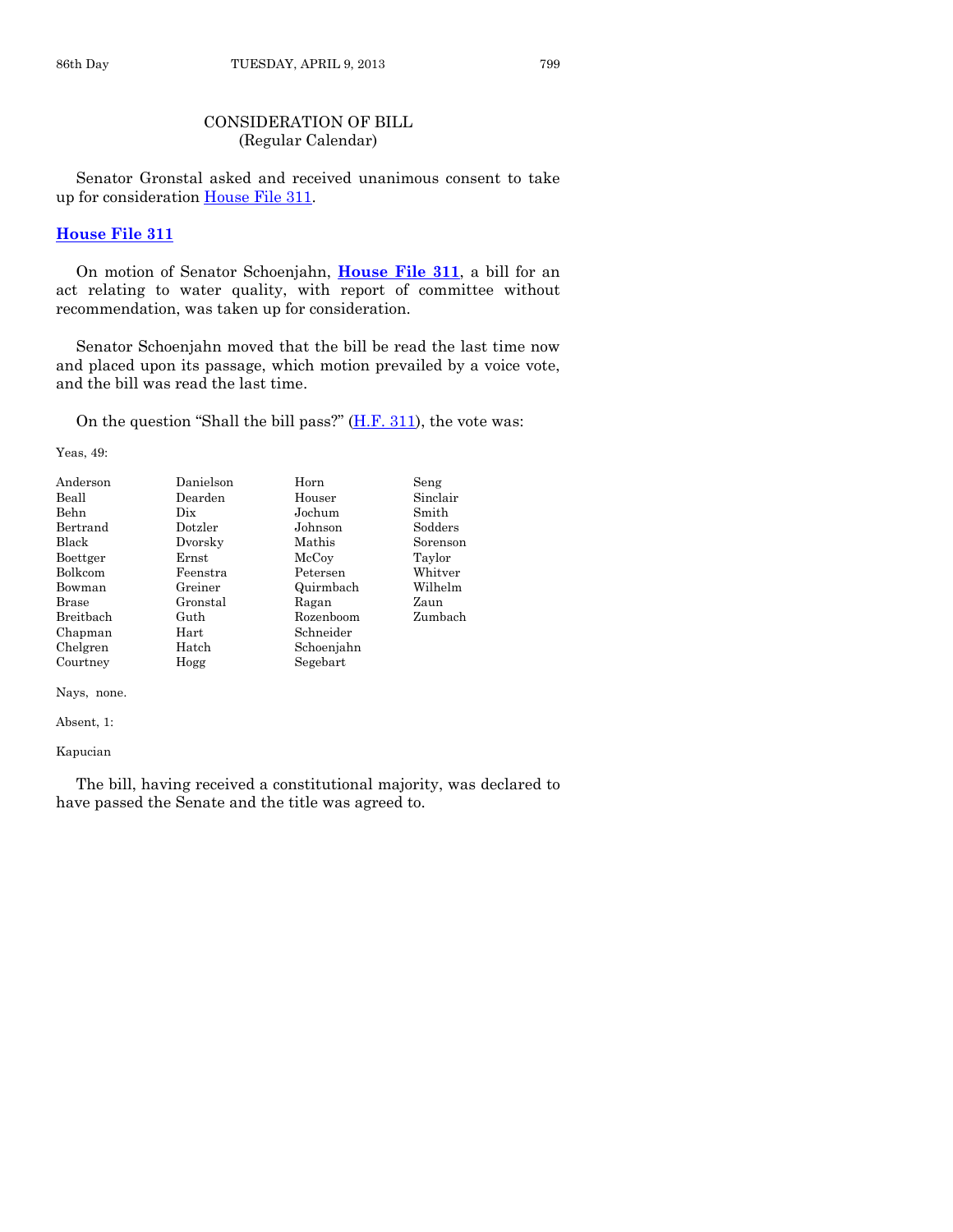# CONSIDERATION OF BILL (Appropriations Calendar)

Senator Gronstal asked and received unanimous consent to take up for consideration [House File 245.](http://coolice.legis.state.ia.us/Cool-ICE/default.asp?Category=billinfo&Service=Billbook&frame=1&GA=85&hbill=HF245)

# **[House File 245](http://coolice.legis.state.ia.us/Cool-ICE/default.asp?Category=billinfo&Service=Billbook&frame=1&GA=85&hbill=HF245)**

On motion of Senator Danielson, **[House File 245](http://coolice.legis.state.ia.us/Cool-ICE/default.asp?Category=billinfo&Service=Billbook&frame=1&GA=85&hbill=HF245)**, a bill for an act appropriating moneys in the cigarette fire safety standard fund and including effective date and retroactive applicability provisions, with report of committee recommending passage, was taken up for consideration.

Senator Danielson asked and received unanimous consent that action on **[House File 245](http://coolice.legis.state.ia.us/Cool-ICE/default.asp?Category=billinfo&Service=Billbook&frame=1&GA=85&hbill=HF245)** be **deferred**.

# UNFINISHED BUSINESS (Deferred April 8, 2013)

# **[House File 223](http://coolice.legis.state.ia.us/Cool-ICE/default.asp?Category=billinfo&Service=Billbook&frame=1&GA=85&hbill=HF223)**

The Senate resumed consideration of **[House File 223](http://coolice.legis.state.ia.us/Cool-ICE/default.asp?Category=billinfo&Service=Billbook&frame=1&GA=85&hbill=HF223)**, a bill for an act concerning issuance of a license or users permit for specified activities regarding explosives, deferred April 8, 2013.

Senator Chapman asked and received unanimous consent to withdraw amendment S–[3130,](http://coolice.legis.state.ia.us/Cool-ICE/default.asp?Category=billinfo&Service=Billbook&frame=1&GA=85&hbill=S3130) filed by Senator Chapman, et al., on April 8, 2013, to pages 1 and 3 and amending the title page of the bill.

Senator Sodders moved that the bill be read the last time now and placed upon its passage, which motion prevailed by a voice vote, and the bill was read the last time.

On the question "Shall the bill pass?" [\(H.F. 223\)](http://coolice.legis.state.ia.us/Cool-ICE/default.asp?Category=billinfo&Service=Billbook&frame=1&GA=85&hbill=HF223), the vote was:

| Anderson | Danielson | Horn    | Seng     |
|----------|-----------|---------|----------|
| Beall    | Dearden   | Houser  | Sinclair |
| Behn     | Dix       | Jochum  | Smith    |
| Bertrand | Dotzler   | Johnson | Sodders  |
| Black    | Dvorsky   | Mathis  | Sorenson |
|          |           |         |          |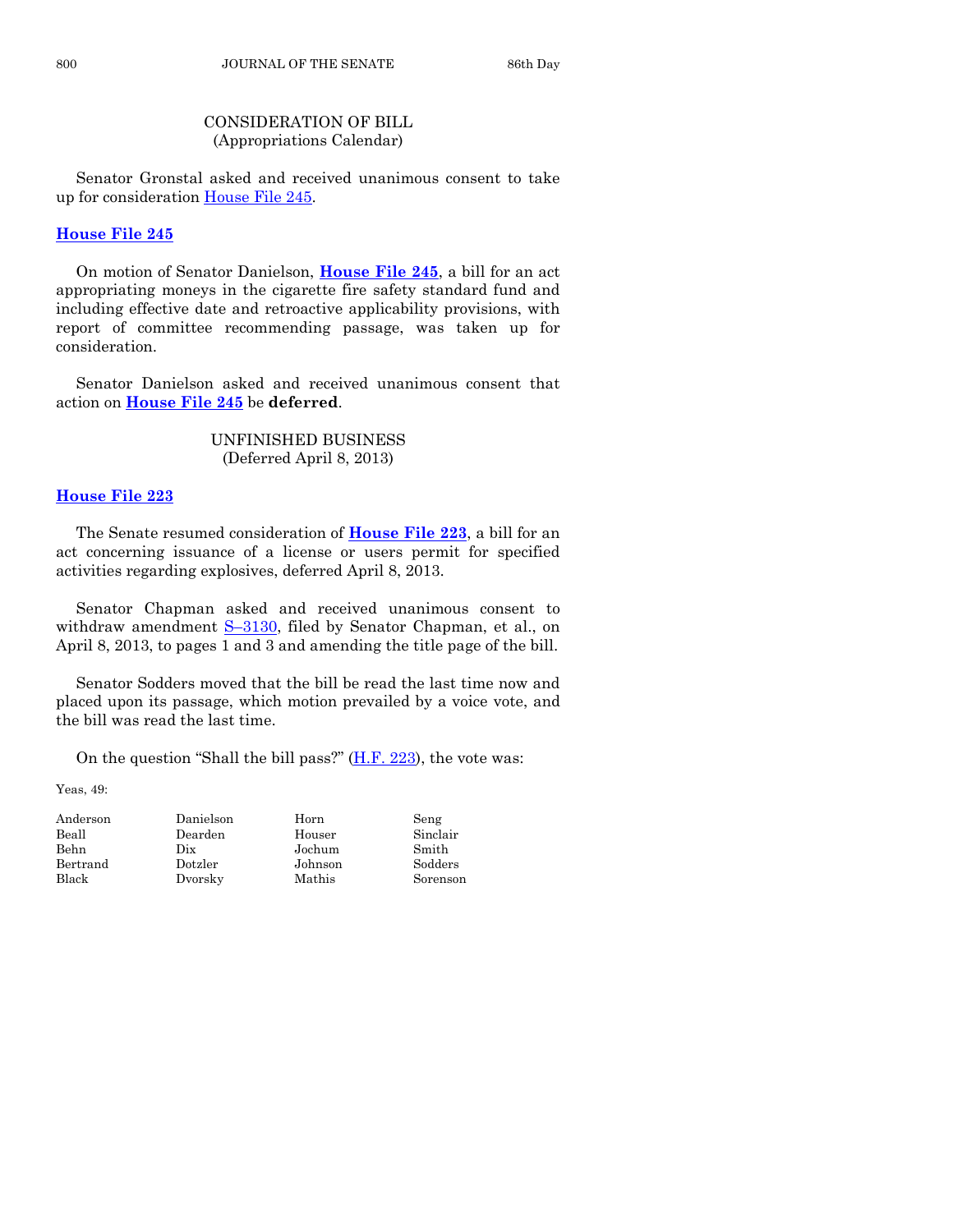| Boettger  | $\rm Ernst$ | McCoy      | Taylor  |
|-----------|-------------|------------|---------|
| Bolkcom   | Feenstra    | Petersen   | Whitver |
| Bowman    | Greiner     | Quirmbach  | Wilhelm |
| Brase     | Gronstal    | Ragan      | Zaun    |
| Breitbach | Guth        | Rozenboom  | Zumbach |
| Chapman   | $\rm Hart$  | Schneider  |         |
| Chelgren  | Hatch       | Schoenjahn |         |
| Courtney  | Hogg        | Segebart   |         |
|           |             |            |         |

#### Nays, none.

Absent, 1:

Kapucian

The bill, having received a constitutional majority, was declared to have passed the Senate and the title was agreed to.

# CONSIDERATION OF RESOLUTION (Regular Calendar)

Senator Gronstal asked and received unanimous consent to take up for consideration [House Concurrent Resolution 6.](http://coolice.legis.state.ia.us/Cool-ICE/default.asp?Category=billinfo&Service=Billbook&frame=1&GA=85&hbill=HCR6)

# **[House Concurrent Resolution 6](http://coolice.legis.state.ia.us/Cool-ICE/default.asp?Category=billinfo&Service=Billbook&frame=1&GA=85&hbill=HCR6)**

On motion of Senator Gronstal, **House [Concurrent Resolution](http://coolice.legis.state.ia.us/Cool-ICE/default.asp?Category=billinfo&Service=Billbook&frame=1&GA=85&hbill=HCR6)  [6](http://coolice.legis.state.ia.us/Cool-ICE/default.asp?Category=billinfo&Service=Billbook&frame=1&GA=85&hbill=HCR6)**, a concurrent resolution relating to Pioneer Lawmakers, with report of committee recommending passage, was taken up for consideration.

Senator Gronstal moved the adoption of [House Concurrent](http://coolice.legis.state.ia.us/Cool-ICE/default.asp?Category=billinfo&Service=Billbook&frame=1&GA=85&hbill=HCR6)  [Resolution 6,](http://coolice.legis.state.ia.us/Cool-ICE/default.asp?Category=billinfo&Service=Billbook&frame=1&GA=85&hbill=HCR6) which motion prevailed by a voice vote.

#### IMMEDIATELY MESSAGED

Senator Gronstal asked and received unanimous consent that **[House Concurrent Resolution 6](http://coolice.legis.state.ia.us/Cool-ICE/default.asp?Category=billinfo&Service=Billbook&frame=1&GA=85&hbill=HCR6)** and **House Files 223**, **311**, and **602** be **immediately messaged** to the House.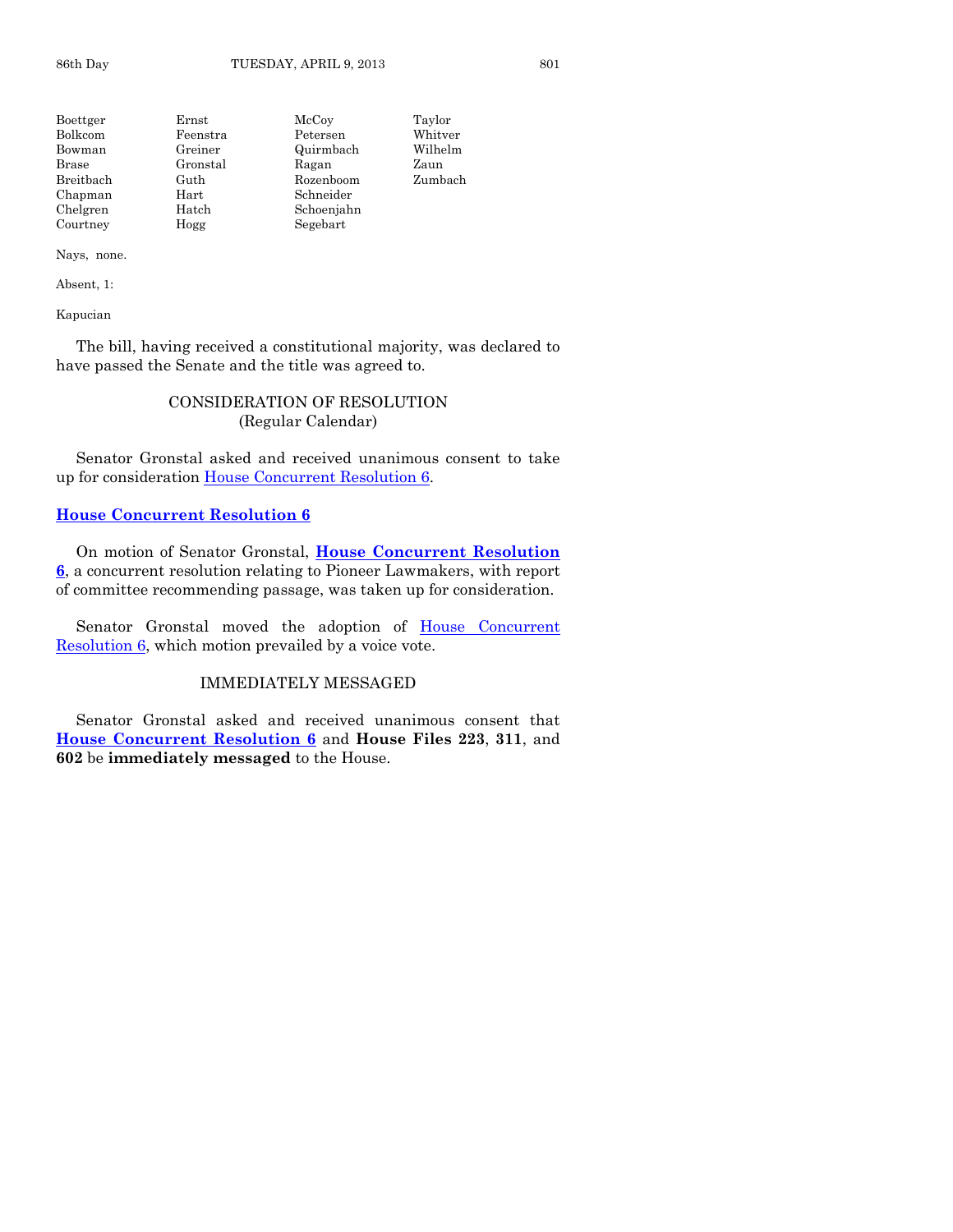# HOUSE MESSAGES RECEIVED AND CONSIDERED

The following messages were received from the Chief Clerk of the House:

MADAM PRESIDENT: I am directed to inform your honorable body that the House has on April 9, 2013, **passed** the following bills in which the concurrence of the House was asked:

**[Senate File 114](http://coolice.legis.state.ia.us/Cool-ICE/default.asp?Category=billinfo&Service=Billbook&frame=1&GA=85&hbill=SF114)**, a bill for an act relating to the filing of a certificate of deposit by the owner of a motor vehicle as proof of financial responsibility.

**[Senate File 146](http://coolice.legis.state.ia.us/Cool-ICE/default.asp?Category=billinfo&Service=Billbook&frame=1&GA=85&hbill=SF146)**, a bill for an act extending a provision relating to the use of certain increases in watercraft registration fees by the natural resource commission.

ALSO: That the House has on April 9, 2013, **concurred** in the Senate amendment **and passed** the following bills in which the concurrence of the House was asked:

**[House File 197](http://coolice.legis.state.ia.us/Cool-ICE/default.asp?Category=billinfo&Service=Billbook&frame=1&GA=85&hbill=HF197)**, a bill for an act relating to certification of adult day services programs.

**[House File 210](http://coolice.legis.state.ia.us/Cool-ICE/default.asp?Category=billinfo&Service=Billbook&frame=1&GA=85&hbill=HF210)**, a bill for an act relating to the practices and procedures of the state public defender.

**[House File 472](http://coolice.legis.state.ia.us/Cool-ICE/default.asp?Category=billinfo&Service=Billbook&frame=1&GA=85&hbill=HF472)**, a bill for an act relating to school district funding by establishing a supplementary weighting program for shared operational functions of school districts and area education agencies.

**[House File 556](http://coolice.legis.state.ia.us/Cool-ICE/default.asp?Category=billinfo&Service=Billbook&frame=1&GA=85&hbill=HF556)**, a bill for an act relating to statutory corrections which may adjust language to reflect current practices, insert earlier omissions, delete redundancies and inaccuracies, delete temporary language, resolve inconsistencies and conflicts, update ongoing provisions, or remove ambiguities.

#### ADJOURNMENT

On motion of Senator Gronstal, the Senate adjourned at 4:01 p.m. until 9:00 a.m., Wednesday, April 10, 2013.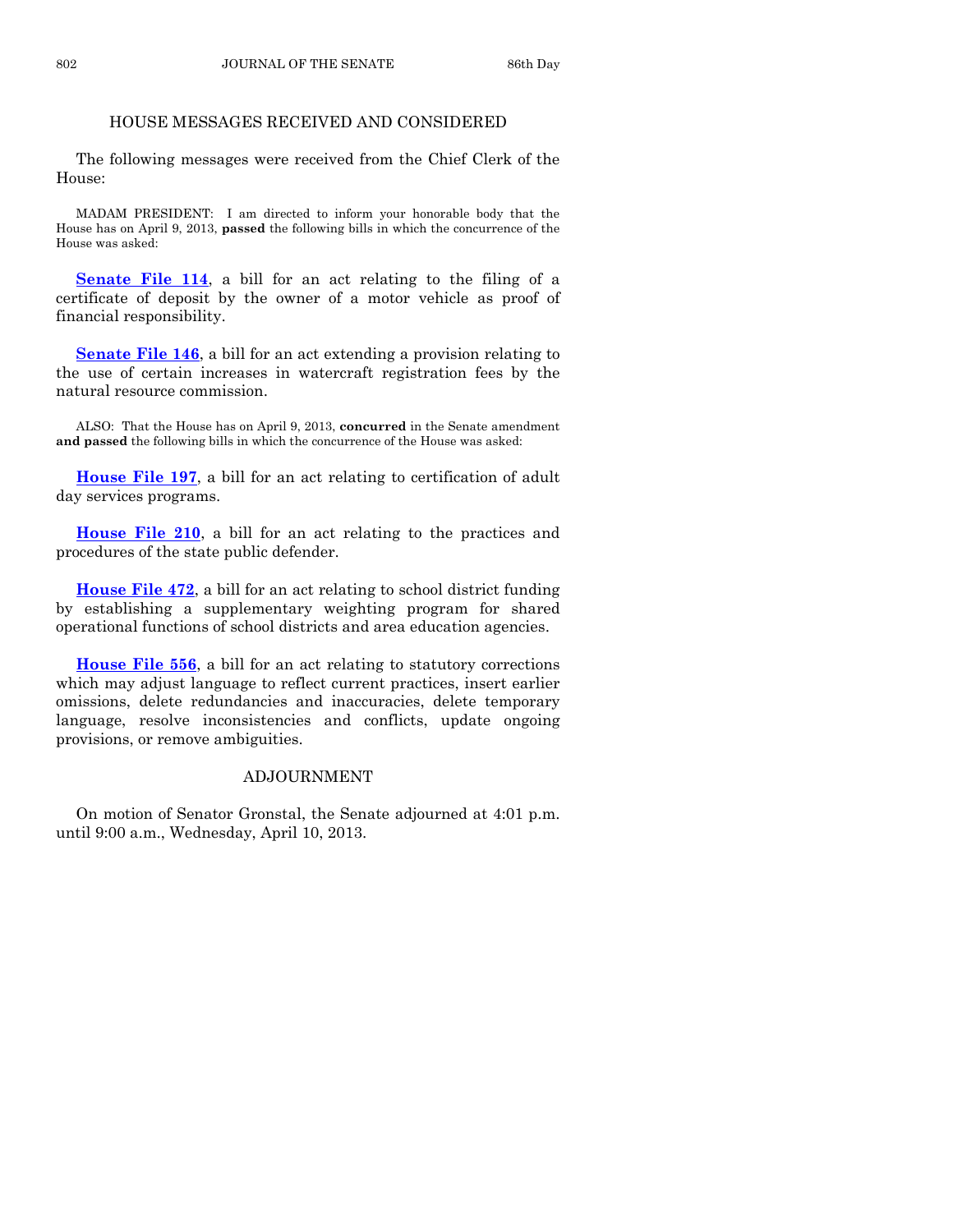#### **APPENDIX**

#### CERTIFICATES OF RECOGNITION

The Secretary of the Senate issued the following certificates of recognition:

Mike Earll, Sibley-Ocheyedan High School – For more than 38 years of dedicated service to young people through FFA, including 33 years as FFA adviser. Senator Johnson.

Derek Freiburger, Manchester – For achieving the rank of Eagle Scout, Troop 34. Senator Zumbach.

Alex Zehr, Manchester – For achieving the rank of Eagle Scout, Troop 34. Senator Zumbach.

#### REPORT OF COMMITTEE MEETING

#### **APPROPRIATIONS**

**Convened:** Tuesday, April 9, 2013, 11:05 a.m.

**Recessed:** 11:10 a.m.

**Reconvened:** 11:55 a.m.

**Members Present:** Dvorsky, Chair; Danielson, Vice Chair; Whitver, Ranking Member; Boettger, Bolkcom, Courtney, Dotzler, Ernst, Guth, Hatch, Hogg, Kapucian, Mathis, McCoy, Petersen, Ragan, Rozenboom, Schoenjahn, Segebart, and Smith.

**Members Absent:** Black (excused).

**Committee Business:** Discussed SFs 415, 426, and 437.

**Adjourned:** 12:20 p.m.

#### STUDY BILL RECEIVED

#### **[SSB 1250](http://coolice.legis.state.ia.us/Cool-ICE/default.asp?Category=billinfo&Service=Billbook&frame=1&GA=85&hbill=SSB1250) Ways and Means**

Modifying provisions pertaining to delayed deposit services businesses, including provisions relating to fees.